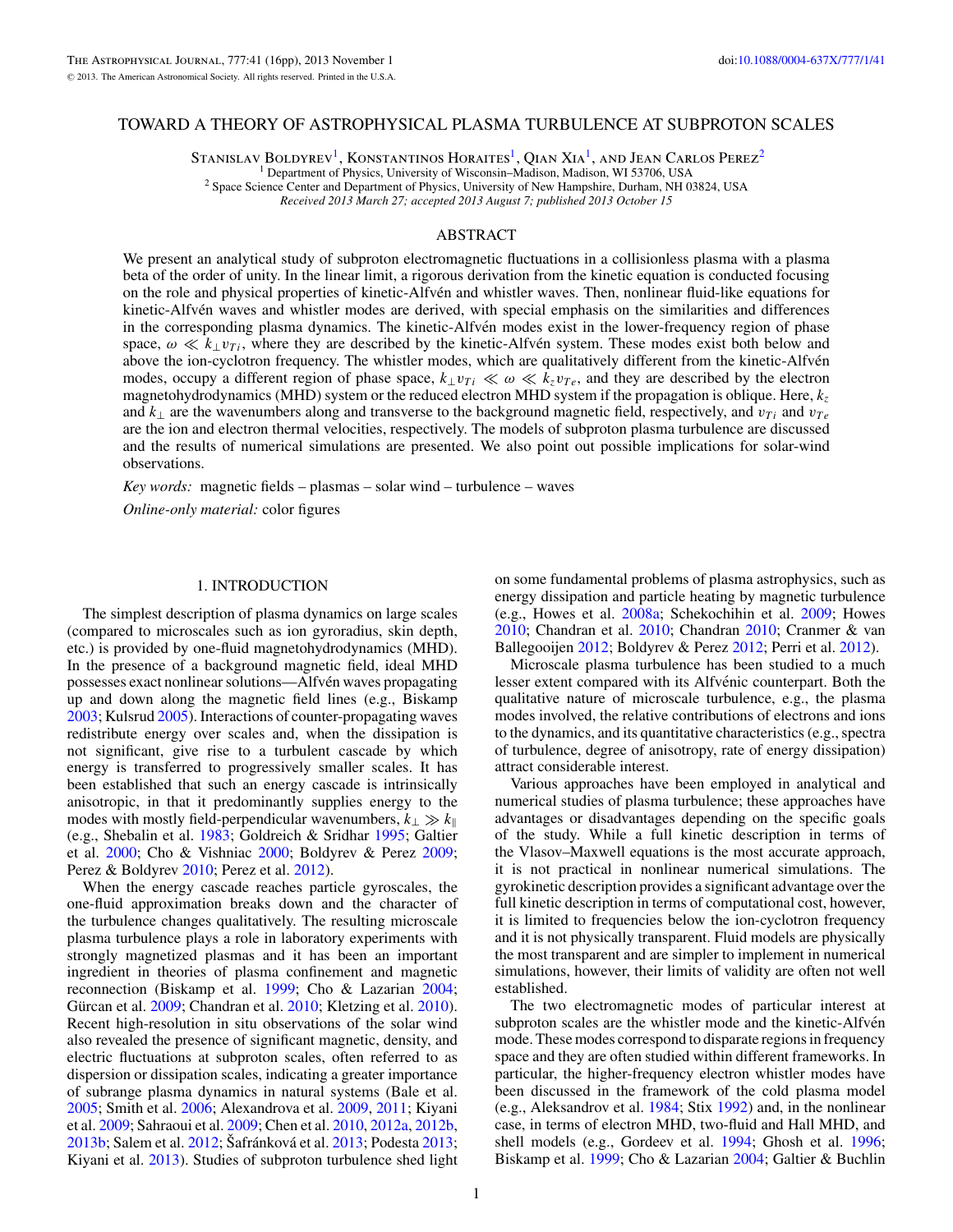<span id="page-1-0"></span>[2007;](#page-15-0) Shaikh & Shukla [2009;](#page-15-0) Saito et al. [2010\)](#page-15-0). The lowerfrequency kinetic-Alfvén modes have been discussed in kinetic, gyrokinetic, and fluid frameworks (e.g., Hollweg [1999;](#page-15-0) Howes et al. [2006;](#page-15-0) Gary & Smith [2009;](#page-15-0) Schekochihin et al. [2009;](#page-15-0) Sahraoui et al. [2012\)](#page-15-0).

The subproton whistler and kinetic-Alfvén modes have characteristics in common as well as essential physical differences, which should be taken into account in phenomenological models and in the interpretation of observational data. The goal of the present work is to provide an analysis of subproton plasma turbulence, specifically concentrating on the role of kinetic-Alfvén and whistler modes. In both linear and nonlinear cases, we employ unifying analytic approaches that allow us to treat kinetic-Alfvén and whistler waves on the same footing and to effectively compare their dynamics. As subproton electromagnetic fluctuations are rarely covered in textbooks, we pay special attention to methodical aspects of the work: where possible, derivations are carried out rigorously and in detail and necessary assumptions and simplifications are clearly explained. We start with the derivation of the properties of the linear waves and then proceed with the derivation of the corresponding nonlinear equations and the analysis of the results of the numerical simulations. Our work complements previous fluid dynamics studies, gyrokinetic simulations, and known numerical solutions of the linearized Vlasov–Maxwell equations.

In the first part of this work (Sections  $2-5$ ), we present a rigorous derivation of subproton whistler and kinetic-Alfvén waves starting from the collisionless kinetic equation. We emphasize similarities and differences between these modes by establishing the sectors of the phase space where they exist, the role of the electrons and the ions in their dynamics and in their dissipation, and by analyzing the associated density fluctuations and electron and magnetic compressibilities. In the second part of the paper (Sections  $6-9$  $6-9$ ), we extend the analysis to the nonlinear kinetic-Alfvén and whistler dynamics. Starting from the picture of electron drift motion, in Sections [6](#page-7-0) and [7](#page-10-0) we derive in the equations for nonlinear kinetic-Alfvén waves in the lower-frequency region. In the higher-frequency region, we derive the equations for the whistler waves, that is, the electron MHD (EMHD) equations. We demonstrate that in the limit of strong background magnetic fields and oblique propagation, the EMHD equations simplify to the reduced EMHD (REMHD) equations; we compare and contrast the REMHD equations with the kinetic-Alfvén equations. In Sections  $\frac{8}{9}$  $\frac{8}{9}$  $\frac{8}{9}$  and  $\frac{9}{9}$ , we discuss the phenomenological models of kinetic-Alfvén and whistler turbulence and present the results of numerical simulations. Finally, in Section [10,](#page-14-0) we summarize our results and discuss their relation to some other recent studies of subproton plasma turbulence.

### 2. METHODOLOGY

In this section, we define our notation and outline the method that we use to analyze electromagnetic subproton plasma fluctuations. We start with the collisionless kinetic equation for the distribution function of particles of sort *α*:

$$
\frac{\partial}{\partial t} f_{\alpha} + \mathbf{v} \frac{\partial}{\partial \mathbf{r}} f_{\alpha} + q_{\alpha} \left( \mathbf{E} + \frac{1}{c} \left[ \mathbf{v} \times \mathbf{B} \right] \right) \frac{\partial}{\partial \mathbf{p}} f_{\alpha} = 0. \quad (1)
$$

We then Fourier transform this equation in time and space and assume that the system has a uniform magnetic field  $\mathbf{B}_0$ applied in the *z*-direction. We furthermore assume that the wave vector **k** is in the  $x-z$  plane, **k** = ( $k_{\perp}$ , 0*, k<sub>z</sub>*). For

small perturbations, the particle distribution function can be represented as  $f_{\alpha} = f_{0\alpha} + \delta f_{\alpha}$ , where  $f_{0\alpha}$  is a Maxwellian and  $\delta f_{0\alpha}$  is a small perturbation. The kinetic equation (1) can then be solved for the perturbation, which in cylindrical coordinates,  $\mathbf{v} = (v_{\perp} \cos \phi, v_{\perp} \sin \phi, v_z)$ , has the form (e.g., Aleksandrov et al. [1984;](#page-14-0) Stix [1992\)](#page-15-0)

$$
\delta f_{\alpha} = \frac{i q_{\alpha}}{T_{\alpha}} f_{0\alpha} \sum_{n=-\infty}^{+\infty} \frac{\exp \{-in \phi + i \frac{k_{\perp}v_{\perp}}{\Omega_{\alpha}} \sin \phi\}}{\omega - k_{z}v_{z} - n\Omega_{\alpha}}
$$

$$
\times \left[ \frac{n \Omega_{\alpha}}{k_{\perp}} J_{n} \left( \frac{k_{\perp}v_{\perp}}{\Omega_{\alpha}} \right) E_{x} + iv_{\perp} J'_{n} \left( \frac{k_{\perp}v_{\perp}}{\Omega_{\alpha}} \right) E_{y} + v_{z} J_{n} \left( \frac{k_{\perp}v_{\perp}}{\Omega_{\alpha}} \right) E_{z} \right], \tag{2}
$$

where  $J_n$  is a Bessel function of the order of *n*. In this expression,  $\Omega_{\alpha} = q_{\alpha} B_0 / (m_{\alpha} c)$  is the gyrofrequency of the particles of sort  $\alpha$ , which can be either positive or negative depending on the sign of the charge. Substituting Equation (2) into the Maxwell equations, one derives the dielectric tensor  $\epsilon_{ij}(\omega, \mathbf{k})$  in a plasma with a uniform magnetic field, whose components are given by (Aleksandrov et al. [1984\)](#page-14-0)

$$
\epsilon_{xx} = 1 - \sum_{\alpha,n} \frac{n^2 \omega_{p\alpha}^2}{\omega(\omega - n\Omega_{\alpha})} \frac{A_n(z_{\alpha})}{z_{\alpha}} J_+(\beta_{n\alpha}), \tag{3}
$$

$$
\epsilon_{yy} = \epsilon_{xx} + 2 \sum_{\alpha,n} \frac{\omega_{p\alpha}^2 z_{\alpha}}{\omega(\omega - n\Omega_{\alpha})} A'_n(z_{\alpha}) J_+(\beta_{n\alpha}), \tag{4}
$$

$$
\epsilon_{xy} = -\epsilon_{yx} = -i \sum_{\alpha,n} \frac{n\omega_{p\alpha}^2}{\omega(\omega - n\Omega_{\alpha})} A'_n(z_{\alpha}) J_+(\beta_{n\alpha}), \qquad (5)
$$

$$
\epsilon_{xz} = \epsilon_{zx} = \sum_{\alpha,n} \frac{n\omega_{p\alpha}^2 k_{\perp}}{\omega \Omega_{\alpha} k_{z}} \frac{A_{n}(z_{\alpha})}{z_{\alpha}} \left[1 - J_{+}(\beta_{n\alpha})\right],\tag{6}
$$

$$
\epsilon_{yz} = -\epsilon_{zy} = -i \sum_{\alpha,n} \frac{\omega_{p\alpha}^2 k_{\perp}}{\omega \Omega_{\alpha} k_z} A'_n(z_{\alpha}) [1 - J_+(\beta_{n\alpha})], \quad (7)
$$

$$
\epsilon_{zz} = 1 + \sum_{\alpha,n} \frac{\omega_{p\alpha}^2(\omega - n\Omega_{\alpha})}{\omega k_z^2 v_{T\alpha}^2} A_n(z_{\alpha}) [1 - J_+(\beta_{n\alpha})]. \tag{8}
$$

In these expressions, we used the short-hand notation

$$
\sum_{\alpha,n} \equiv \sum_{\alpha} \sum_{n=-\infty}^{+\infty} \tag{9}
$$

and we denoted

$$
z_{\alpha} = \frac{k_{\perp}^2 v_{T\alpha}^2}{\Omega_{\alpha}^2},\tag{10}
$$

$$
\beta_{n\alpha} = \frac{\omega - n\Omega_{\alpha}}{|k_z|v_{T\alpha}},\tag{11}
$$

$$
A_n = e^{-z_\alpha} I_n(z_\alpha), \tag{12}
$$

$$
J_{+}(x) = xe^{-x^{2}/2} \int_{i\infty}^{x} e^{\xi^{2}/2} d\xi, \qquad (13)
$$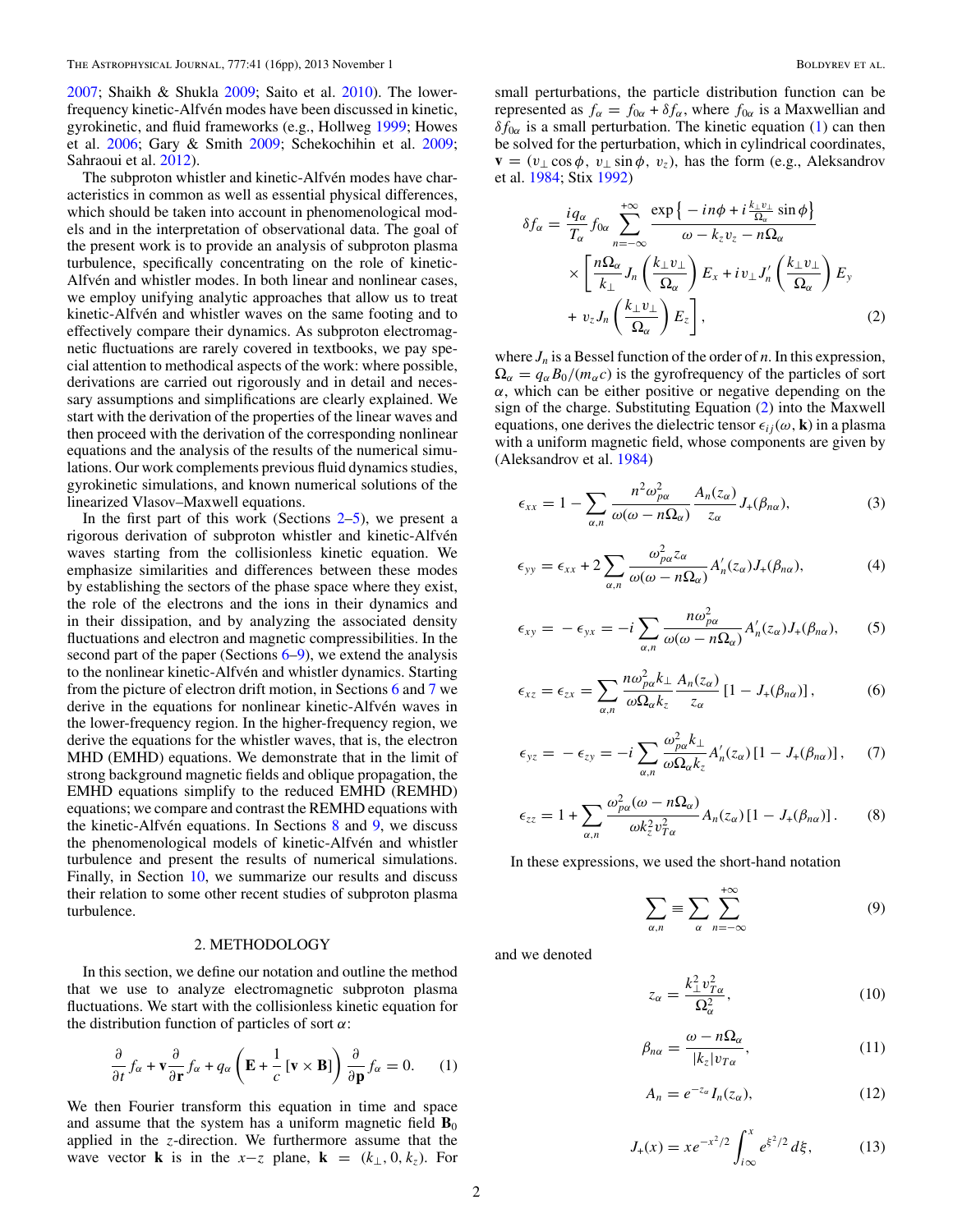<span id="page-2-0"></span>

**Figure 1.** Asymptotic regions in  $\omega - k_{\perp}$  space where the wave dispersion relations can be found analytically. We assume that  $k_z = \theta k_\perp$  where  $\theta$  is a constant, and that  $k_z v_{Te} \gg k_\perp v_{Ti}$ . The regions where the kinetic-Alfvén waves can exist are marked "KA"; the whistler waves can exist in the region marked "W."

(A color version of this figure is available in the online journal.)

with the limiting forms

$$
J_{+}(x) \approx 1 + \frac{1}{x^{2}} + \cdots - i\sqrt{\frac{\pi}{2}}xe^{-x^{2}/2}, \quad |x| \gg 1, \quad (14)
$$

$$
J_{+}(x) \approx -i\sqrt{\frac{\pi}{2}}x, \quad |x| \ll 1. \tag{15}
$$

In what follows, we need to know the limiting forms of the few first functions  $A_n$  for  $z_\alpha \ll 1$ , which are, to first order

$$
A_0 \approx 1, A'_0 \approx -1,\tag{16}
$$

$$
A_1 = A_{-1} \approx z_\alpha/2. \tag{17}
$$

The following notation is adopted here and throughout the paper:  $\omega_{p\alpha} = \sqrt{4\pi n_{0\alpha} q_{\alpha}^2/m_{\alpha}}$  is the plasma frequency and  $v_{T\alpha} = \sqrt{T_{\alpha}/m_{\alpha}}$  is the thermal velocity associated with the particles of sort *α*. For a plasma consisting of electrons and ions, the so-called ion-acoustic velocity can be defined  $v_s = \frac{1}{\sqrt{2}}$  $\sqrt{T_e/m_i}$ . It is also convenient to introduce the Alfvén speed  $v_A = B_0 / \sqrt{4\pi n_0 m_i}$  and the plasma beta, which is the ratio of the thermal energy of the particles to the magnetic energy of the plasma. The plasma beta can be different for ions and electrons if the plasma is non-isothermal,  $\beta_i = 2v_{Ti}^2/v_A^2$ ,  $\beta_e = 2v_s^2/v_A^2$ . In the above expressions,  $I_n$  is a modified Bessel function of the order of *n* and the function  $J_{+}$  is related to the plasma dispersion function (it should not be confused with the Bessel function).

Our discussion is mostly motivated by astrophysical plasmas (e.g., the solar wind at 1 AU, the warm interstellar medium), where the thermal energies of particles and the magnetic field energies can be on the same order, that is, the plasma beta is of the order of 1:  $\beta_{\alpha} = 8\pi n_{\alpha}T_{\alpha}/B^2 \sim 1$ . Under this assumption, the particle gyroscales and the inertial scales are on the same order, that is,  $\rho_{\alpha} = v_{T\alpha}/\Omega_{\alpha} \sim c/\omega_{p_{\alpha}}$ . Regarding the wavelengths under consideration, we are interested in subproton but superelectron scales, that is,  $1/\rho_i \ll k_{\perp} \ll 1/\rho_e$ . We also restrict ourselves to the frequencies below the electron cyclotron frequency,  $\omega \ll \Omega_e$ .

Even within these assumptions, there are different regions that should be considered separately. To identify these regions,



**Figure 2.** Asymptotic regions in  $\omega - k_{\perp}$  space where the wave dispersion relations can be found analytically. We assume that  $k_z = \theta k_{\perp}$ , where  $\theta$  is a constant, and that  $k_z v_{Te} \ll k_\perp v_{Ti}$ . The regions where the kinetic-Alfvén waves can exist are marked "KA."

(A color version of this figure is available in the online journal.)

we first examine, in wavenumber space, the rays defined by  $k_z = \theta k_{\perp}$ , where  $\theta$  is some constant. Then, for each such ray, we can divide the two-dimensional frequency–wavenumber space *ω* − *k*<sub>⊥</sub> into sectors that are separated by the lines  $ω = k_z v_{Te}$ ,  $\omega = k_{\perp} v_{Ti}$ ,  $\omega = \Omega_i$ , and  $k_{\perp} = 1/\rho_i$ . One can check that all the possibilities for subproton oscillations are covered by considering the regions numbered I–IV in Figures 1 and 2.

In each of these regions, the wave modes can be analytically derived, if we stay sufficiently far from the boundaries. We will call those regions asymptotic regions. We will show that in asymptotic region I, the obtained dispersion relation corresponds to the kinetic-Alfvén wave. In this region, the ions are dynamically important; they are not spatially magnetized and they quickly adjust to the fluctuating electric potential. In Section [6,](#page-7-0) we demonstrate that the nonlinear dynamics in this regime can be captured by a two-field kinetic-Alfvén model, which can be used to describe the kinetic-Alfvén turbulence discussed in Section [8.](#page-11-0)

The solution in asymptotic region II corresponds to the whistler mode. The principal difference between region II and region I is the dynamics of the ions. While in the low-frequency region (region I), the ions move to adjust to the fluctuating electric potential, in the high-frequency region (region II), the ions are immobile and dynamically irrelevant. As a consequence of quasi-neutrality, the whistler waves are then not associated with plasma density fluctuations. The electron nature of waves in region II allows one to derive the nonlinear equations for the whistler waves, the so-called EMHD equations. In Section [7,](#page-10-0) we derive the EMHD equations from the electron drift picture, similar to the derivation of the kinetic-Alfvén model. We then demonstrate how the EMHD equations are simplified in the case of a strong background magnetic field and oblique wave propagation, thus leading to the REMHD model. We then compare and contrast this model with the kinetic-Alfvén model derived in Section [6.](#page-7-0) In Section [9,](#page-13-0) we discuss both weak and strong turbulence of whistlers. Finally, it can be shown that there are no solutions in regions III and IV.

In order to find the linear perturbations (waves) that can propagate in a plasma, one needs to solve the linear system of equations

$$
D_{lm} E_m(\omega, \mathbf{k}) = 0, \tag{18}
$$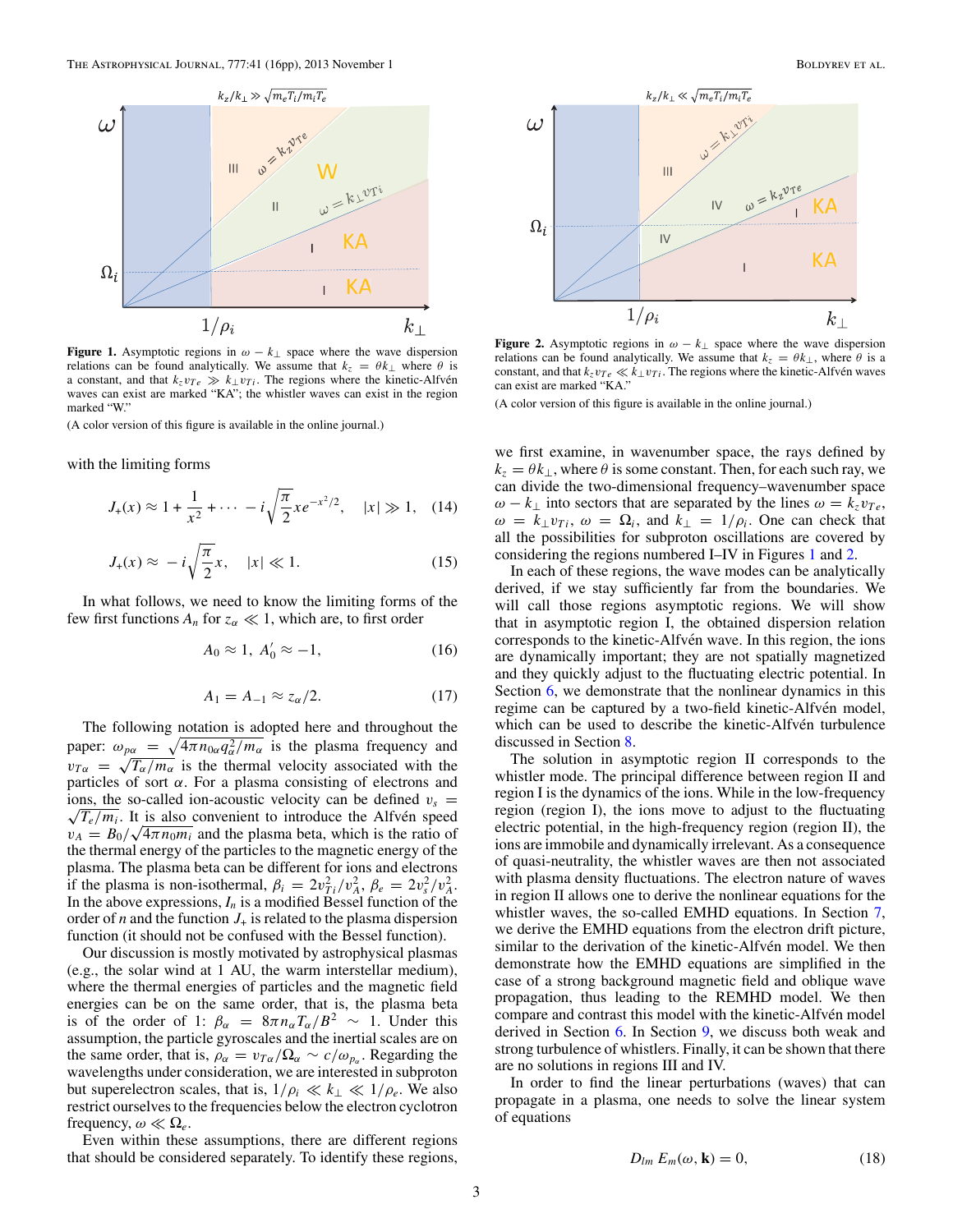<span id="page-3-0"></span>The Astrophysical Journal, 777:41 (16pp), 2013 November 1 Boldyrev et al.

where

$$
D_{lm} \equiv k^2 \delta_{lm} - k_l k_m - \frac{\omega^2}{c^2} \epsilon_{lm}(\omega, \mathbf{k}).
$$
 (19)

 $E(\omega, k)$  is the polarization of the electric field and summation over repeated indices is assumed. In a general case, the solution of this equation cannot be obtained analytically. However, the analytic solutions can be found for the asymptotic regions I–IV in Figures [1](#page-2-0) and [2.](#page-2-0) These solutions are derived below.

# 3. KINETIC-ALFVÉN WAVES

Here, we consider the solution of Equation [\(18\)](#page-2-0) in region I, that is, we apply the assumptions  $\omega \ll k_1 v_{Ti}$  and  $\omega \ll k_z v_{Te}$ . The general expressions  $(3)$ – $(8)$  can be simplified in this limit in the following way

$$
\epsilon_{xx} \simeq 1 + \frac{\omega_{pe}^2}{\Omega_e^2} + \frac{\omega_{pi}^2}{k_{\perp}^2 v_{Ti}^2} \simeq \frac{\omega_{pi}^2}{k_{\perp}^2 v_{Ti}^2},
$$
 (20)

$$
\epsilon_{yy} \simeq 1 + \frac{\omega_{pe}^2}{\Omega_e^2} \simeq \frac{\omega_{pe}^2}{\Omega_e^2},\tag{21}
$$

$$
\epsilon_{xy} = -\epsilon_{yx} \simeq i \frac{\omega_{pe}^2}{\omega \Omega_e},\tag{22}
$$

$$
\epsilon_{xz} = \epsilon_{zx} = O\left(k_z \rho_i \frac{\omega_{pi}^2}{k_{\perp}^2 v_{Ti}^2}\right),\tag{23}
$$

$$
\epsilon_{yz} = -\epsilon_{zy} \simeq i \frac{\omega_{pe}^2 k_{\perp}}{\omega \Omega_e k_z},\tag{24}
$$

$$
\epsilon_{zz} \simeq 1 + \frac{\omega_{pe}^2}{k_z^2 v_{Te}^2} \simeq \frac{\omega_{pe}^2}{k_z^2 v_{Te}^2}.
$$
 (25)

The derivation requires an explanation. While the electron contribution is derived straightforwardly from Equations [\(3\)](#page-1-0)–[\(8\)](#page-1-0) by keeping only the leading terms in these expressions, the ion contribution is not as easy to derive from Equations  $(3)$ – $(8)$  since one needs to keep many similar terms in the series. For example, in the electron contribution to  $\epsilon_{xx}$  in Equation [\(3\)](#page-1-0), one needs to retain only the lowest-order terms  $n = \pm 1$ . In contrast, in the ion contribution one needs to keep the terms up to  $n \sim \sqrt{z_i} \gg 1$ , as it follows from the asymptotic form of the modified Bessel function  $I_n(z)$  for  $1 \ll n \sim \sqrt{z}$ 

$$
I_n(z) \sim \frac{e^z e^{-n^2/(2z)}}{\sqrt{2\pi z}}.
$$
 (26)

See, e.g., Abramowitz & Stegun [\(1972,](#page-14-0) Chapter 9) and Olver [\(1997\)](#page-15-0). The summation over  $n$  in Equation [\(3\)](#page-1-0) can be done with the aid of the result

$$
\sum_{n=-\infty}^{+\infty} I_n(z) = e^z,
$$
 (27)

which leads to

$$
\epsilon_{xx}^{(i)} = \frac{\omega_{pi}^2}{k_{\perp}^2 v_{Ti}^2}.
$$
\n(28)

In this derivation, we also assumed that  $k_z \ll k_{\perp}$ , which can be verified a posteriori (cf. the discussion following Equation [\(40\)](#page-4-0)). In a similar fashion, one can find the ion contributions to the other components of the dielectric tensor, where, together with Equation  $(27)$ , one needs to use the formula

$$
\sum_{n=-\infty}^{+\infty} n^2 I_n(z) = z e^z \tag{29}
$$

and the asymptotic result

$$
\sum_{n=1}^{+\infty} \frac{I_n(z)}{n^2} \to \frac{\pi^2}{6} \frac{e^z}{\sqrt{2\pi z}}, \quad z \to \infty.
$$
 (30)

The derivation of the ion contribution from the series in Equations  $(3)$ – $(8)$  is however not physically transparent and it is not very convenient. A more efficient way is to note that in the limit  $k_z \ll k_{\perp}$ , the dominant ion contribution comes through the field-perpendicular components of the ion dielectric tensor (Equations  $(20)$ – $(22)$ ). For those components, the limit of large *zi* corresponds to the limit of small magnetic field, in which case the ion contribution  $\epsilon_{lm}^{(i)}$  to the dielectric tensor  $\epsilon_{lm} = \delta_{lm} + \epsilon_{lm}^{(e)} + \epsilon_{lm}^{(i)}$  is the same as in the non-magnetized case. Taking into account  $\omega \ll k v_{Ti}$  and  $k_z \ll k_{\perp}$ , we have, to leading order

$$
\epsilon_{lm}^{(i)} = \frac{k_l k_m}{k_\perp^2} \frac{\omega_{pi}^2}{k_\perp^2 v_{Ti}^2}.
$$
 (31)

This expression for the ion contribution was used in the derivation of Equations  $(20)$ – $(22)$ . We can now write the expressions for the tensor  $D_{lm}$  in Equation (19)

$$
D_{xx} \simeq k_z^2 - \frac{\omega^2}{c^2} \frac{\omega_{pi}^2}{k_{\perp}^2 v_{Ti}^2},
$$
 (32)

$$
D_{yy} \simeq k^2 \simeq k_\perp^2,\tag{33}
$$

$$
D_{xy} = -D_{yx} \simeq -i \frac{\omega \omega_{pe}^2}{\Omega_e c^2}, \qquad (34)
$$

$$
D_{xz} = D_{zx} \simeq -k_{\perp} k_z, \tag{35}
$$

$$
D_{yz} = -D_{zy} \simeq -i \frac{\omega_{pe}^2 \omega k_{\perp}}{\Omega_e c^2 k_z},\tag{36}
$$

$$
D_{zz} \simeq k_{\perp}^2 - \frac{\omega^2 \omega_{pe}^2}{k_z^2 v_{Te}^2 c^2}.
$$
 (37)

The dispersion equation  $(18)$  now allows us to write the equation for the wave frequency,  $\det(D_{lm}) \equiv A\omega^4 - B\omega^2 = 0$ , where

$$
A = \frac{\omega_{pi}^{2} \omega_{pe}^{2}}{c^{4} v_{Te}^{2} v_{Ti}^{2} k_{z}^{2}} + \frac{\omega_{pe}^{6}}{\Omega_{e}^{2} c^{6} v_{Te}^{2} k_{z}^{2}} + \frac{\omega_{pe}^{4} \omega_{pi}^{2}}{c^{6} v_{Ti}^{2} \Omega_{e}^{2} k_{z}^{2}},
$$
(38)

$$
B = \frac{k_{\perp}^2 \omega_{pi}^2}{c^2 v_{Ti}^2} + \frac{k_{\perp}^2 \omega_{pe}^2}{c^2 v_{Te}^2},
$$
\n(39)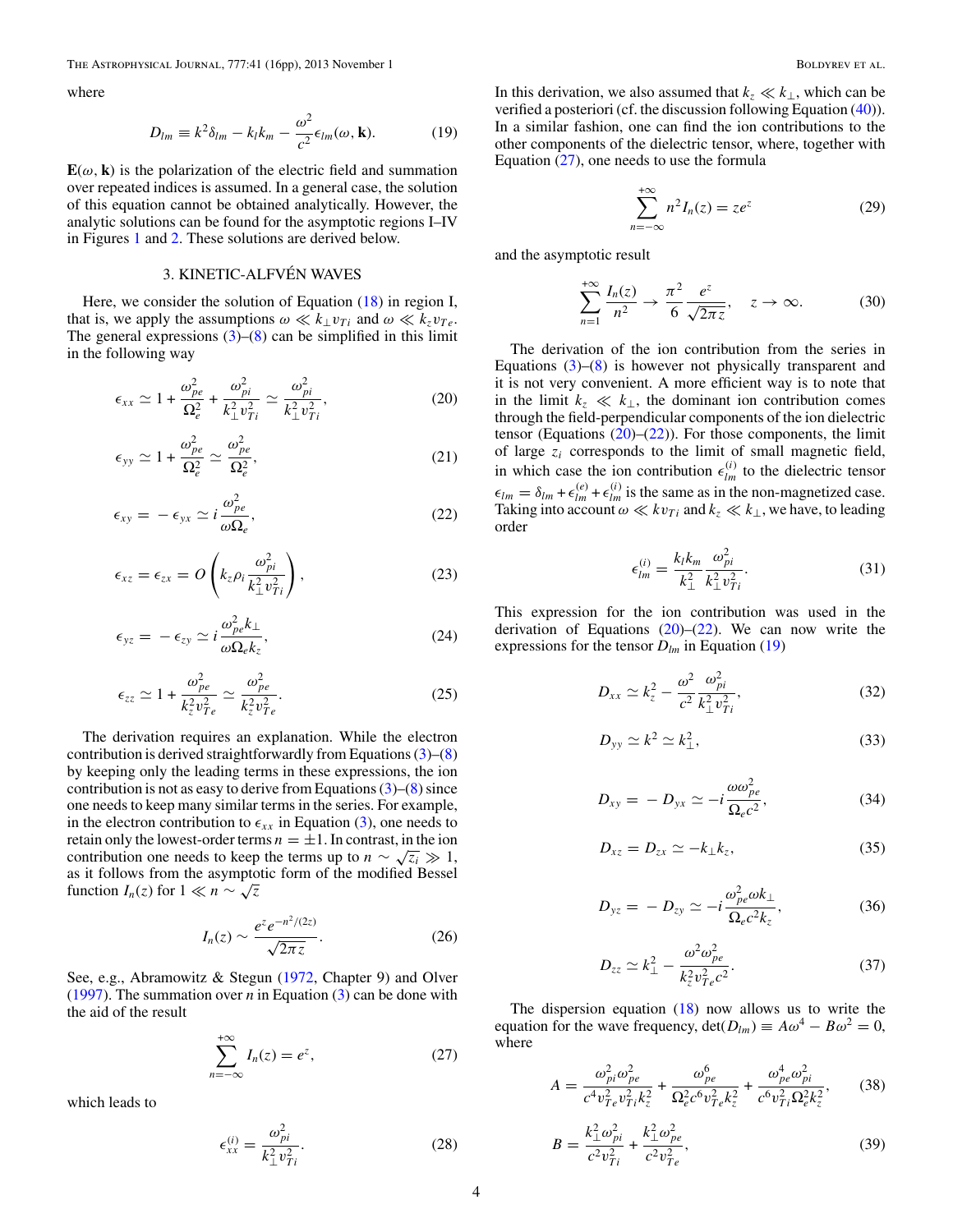<span id="page-4-0"></span>with the solution

$$
\omega^2 = \frac{\left[\frac{\omega_{pi}^2}{v_{Ti}^2} + \frac{\omega_{pe}^2}{v_{Te}^2}\right]}{\left[\frac{\omega_{pe}^2 \omega_{pi}^2}{c^2 v_{Ti}^2 v_{Te}^2} + \frac{\omega_{pe}^6}{\Omega_e^2 c^4 v_{Te}^2} + \frac{\omega_{pi}^2 \omega_{pe}^4}{\Omega_e^2 c^4 v_{Ti}^2}\right]} k_z^2 k_\perp^2.
$$
 (40)

In the above expressions, we have approximated  $k ≈ k_{\perp}$ ; now, we can explain this assumption. By substituting the obtained frequency (Equation (40)) into the condition  $\omega \ll k v_{Ti}$ , we derive  $k_z \rho_i \ll 1$ , which, together with our main assumption  $k_{\perp}$  $\rho_i \gg 1$ , ensures that the wave propagation must be oblique. This dispersion relation can be re-written in a more familiar form by assuming singly charged ions  $(n_i = n_e)$  and by introducing the ion-acoustic scale  $\rho_s = v_s/\Omega_i$ , where  $v_s^2 = T_e/m_i$  is the ion-acoustic speed

$$
\omega^2 = \frac{v_A^2 \rho_s^2 \left(1 + \frac{T_i}{T_e}\right)}{1 + \frac{v_s^2}{v_A^2} \left(1 + \frac{T_i}{T_e}\right)} k_z^2 k_\perp^2.
$$
\n(41)

This expression is the dispersion relation for the kinetic-Alfvén waves (e.g., Camargo et al. [1996;](#page-15-0) Terry et al. [2001;](#page-15-0) Howes et al. [2006;](#page-15-0) Schekochihin et al. [2009\)](#page-15-0).

For completeness, we present the polarization of the electric field, which can be found from Equation [\(18\)](#page-2-0)

$$
E_z = -\frac{T_e}{T_i} \frac{k_z}{k_\perp} E_x,\tag{42}
$$

$$
E_{y} = i \sqrt{\frac{\left(1 + \frac{T_e}{T_i}\right) \frac{v_{Ti}^2}{v_A^2}}{1 + \frac{v_{Ti}^2}{v_A^2} \left(1 + \frac{T_e}{T_i}\right)}} \left(1 + \frac{T_e}{T_i}\right) \frac{|k_z|}{k_{\perp}} E_x.
$$
 (43)

For large angles of propagation,  $k_z \ll k_{\perp}$ , the *x*-component of the electric field dominates over the other two components, implying that the electric field is almost potential (e.g., Howes et al. [2006;](#page-15-0) Schekochihin et al. [2009;](#page-15-0) Sahraoui et al. [2012\)](#page-15-0). We note, however, that from Equation  $(42)$  the small  $E<sub>z</sub>$  component is *not* given by the potential part of the electric field (in which case we would have  $E_z/k_z = E_x/k_{\perp}$ ); rather, it has comparable contributions from both the potential and the solenoidal parts. Kinetic-Alfvén waves are essentially electromagnetic, not electrostatic, waves.

We also see that the oblique kinetic-Alfvén waves are right-hand polarized, that is, their electric field rotates around the  $\hat{z}$  axis similarly to the electrons. This situation is in contrast with the kinetic-Alfvén waves propagating along the guide field, which are left-hand polarized. This phenomenon, observed nu-merically by Gary [\(1986\)](#page-15-0), explains why oblique kinetic-Alfvén waves do not resonate with the ions and why they can exist both below and above the ion-cyclotron frequency.

Once the polarization of the electric field is obtained, the magnetic field polarization can be straightforwardly found from the induction equation,  $\mathbf{b}_k = (c/\omega)[\mathbf{k} \times \mathbf{E}_k]$ . In particular, we obtain the following expression for the amplitude of the magnetic fluctuations in kinetic-Alfvén waves

$$
b_k^2 = \frac{c^2 \Omega_i^2}{v_A^2 v_{Ti}^2} \left[ 2 \frac{v_{Ti}^2}{v_A^2} \left( 1 + \frac{T_e}{T_i} \right)^2 + \left( 1 + \frac{T_e}{T_i} \right) \right] \frac{E_x^2}{k_\perp^2}.
$$
 (44)

The result (Equations  $(42)$  and  $(43)$ ) also allows one to analyze the electron and ion-density perturbations in the kinetic-Alfvén wave. For that, we integrate  $\delta f_e$  in Equation [\(2\)](#page-1-0) over velocity and obtain

$$
\delta n_e = i \frac{n_0 e}{T_e k_z} E_z,\tag{45}
$$

where *e* is the modulus of the electron charge. We see that it is the *z*-component of the electric field that couples to the electron density, reflecting the fact that the electron motion is non-magnetized along the direction of the magnetic field.

Further insight into the physics of density fluctuations is gained if we use Equation  $(42)$  to express the electron-density perturbations through the field-perpendicular component of the electric field, *Ex*, which is almost potential

$$
\delta n_e = -i \frac{n_0 e}{T_i k_{\perp}} E_x = -\frac{n_0 q_i}{T_i} \phi_k.
$$
 (46)

Noting that the electron and ion perturbations are the same due to quasi-neutrality,  $\delta n_i = \delta n_e$ , we observe that the iondensity perturbations follow the electric potential. This fact is not surprising if one notes that, as we discussed above, the ions are spatially non-magnetized and, therefore, their low-frequency response can be obtained from the non-magnetic collisionless kinetic equation, which leads to the result

$$
\frac{\delta n_i}{n_0} = -\frac{q_i \phi_k}{T_i} \left[ 1 - J_+ \left( \frac{\omega}{kv_{Ti}} \right) \right] \approx -\frac{q_i \phi_k}{T_i},\qquad(47)
$$

where  $\phi_k = i\mathbf{k} \cdot \mathbf{E}/k^2$  describes the potential part of the electric field and the asymptotic form of the function  $J_{+}$  is given in Equation  $(15)$ . This expression is the same as Equation  $(46)$ .

It may seem puzzling that the ions and the electrons follow different potentials,  $\phi_k$  and  $\phi'_k = iE_z/k_z$ , respectively. The explanation is that the electrons are moving with a velocity **v**<sub>*e*</sub> that can be found from the integral  $n_e$ **v**<sub> $e$ </sub> =  $\int$ **v** $\delta f_e d^3v$  and the magnetic field lines are advected by the same velocity. The electrons thus follow the potential  $\phi'$  existing in the moving frame, to which they quickly adjust along the magnetic field lines. The ions, on the other hand, are not spatially magnetized and they adjust to the "laboratory-frame" potential  $\phi$ , which is different from  $\phi'$ , since the electric field is different in different frames.

This effect reveals important differences in the electron and ion motion, which we now study in more detail. The short-cut method for calculating the electron velocity is to use the electron conductivity tensor, which is expressed through the electron part of the dielectric tensor

$$
\sigma_{lm}^{(e)} = \frac{\omega}{4\pi i} \epsilon_{lm}^{(e)} \equiv -\frac{c^2}{4\pi i \omega} D_{lm} - \frac{\omega}{4\pi i} \epsilon_{lm}^{(i)}
$$

$$
+ \frac{c^2}{4\pi i \omega} \left( k^2 \delta_{lm} - k_l k_m - \frac{\omega^2}{c^2} \delta_{lm} \right), \tag{48}
$$

where  $D_{lm}$  is given by Equation [\(18\)](#page-2-0) and  $\epsilon_{lm}^{(i)}$  is given by Equation  $(31)$ . The electron velocity is related to the electron current density,

$$
J_{e,l} = -en_0 v_{e,l} = \sigma_{lm}^{(e)} E_m,
$$
\n(49)

which is easy to calculate from Equation  $(48)$  since the wave electric field satisfies  $D_{lm}E_m = 0$ . As a result, we obtain the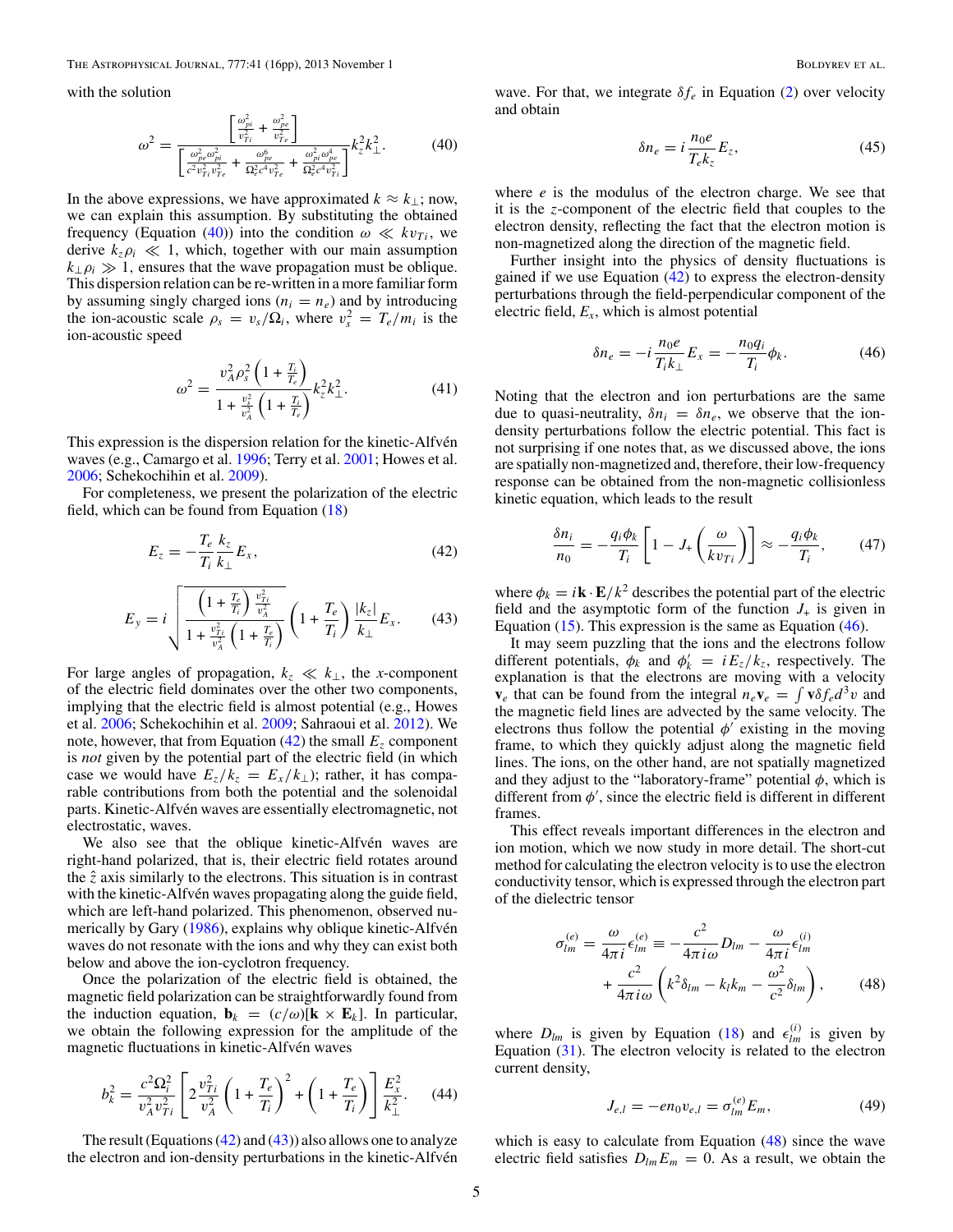<span id="page-5-0"></span>following equations for the electron velocity field

$$
v_{e,x} = c \frac{E_y}{B_0},\tag{50}
$$

$$
v_{e,y} = -c\frac{E_x}{B_0} - c\frac{T_e}{T_i}\frac{E_x}{B_0},
$$
\n(51)

$$
v_{e,z} = -\frac{ic}{4\pi n_0 e} k_{\perp} b_y.
$$
 (52)

This result has the following physical interpretation. The electron-fluid velocity across the magnetic field is just the "E  $\times$  B" drift plus the diamagnetic drift due to the gradient of the (isothermal) electron pressure,  $p_e = n_e T_e$ . This fact implies that the magnetic field lines are "frozen" into the electron fluid. The electron velocity along the magnetic field lines is related to the total parallel current  $J_z = (ic/4\pi)[\mathbf{k} \times \mathbf{b}]_z$ , since, as can be verified from Equation [\(48\)](#page-4-0), the ion contribution to the parallel current is negligible.

The ion velocity field can be similarly calculated from the ion part of the conductivity tensor,

$$
J_{i,l} = \frac{\omega}{4\pi i} \epsilon_{lm}^{(i)} E_m = \frac{\omega \omega_{pi}^2}{4\pi i k_{\perp}^4 v_{Ti}^2} (\mathbf{k} \cdot \mathbf{E}) k_l,
$$
 (53)

which implies that the ions, being spatially non-magnetized, adjust to the electric potential. It can be demonstrated that Equation (53) can also be obtained from the continuity equation for the ions, where the ion density is expressed through the electric potential according to Equation [\(47\)](#page-4-0). The ions have significant velocity (comparable to that of the electrons) only in the *x*-direction, while their velocities in the *y*- and *z*-directions can be neglected compared with the corresponding electron velocities.

The obtained expressions also demonstrate that in the electron co-moving frame, the electric field becomes purely potential with the potential  $\phi'$ . The electron and ion behavior that we observed in the linear case will be preserved in the case of strong kinetic-Alfvén turbulence. We will return to the fluidlike picture when we discuss the nonlinear equations for the kinetic-Alfvén waves in Section [6.](#page-7-0)

For practical applications, it may be useful to know the socalled electron compressibility, that is, the ratio of the normalized electron-density fluctuations to the normalized magnetic fluctuations (e.g., Gary & Smith [2009\)](#page-15-0). From Equations [\(44\)](#page-4-0),  $(46)$ , and  $(42)$ , we obtain

$$
C_e^{ka} \equiv \frac{(\delta n_e/n_0)^2}{(b/B_0)^2} = \frac{1}{2\frac{v_{Ti}^4}{v_A^4} \left(1 + \frac{T_e}{T_i}\right)^2 + \frac{v_{Ti}^2}{v_A^2} \left(1 + \frac{T_e}{T_i}\right)}. \tag{54}
$$

We note that this ratio is independent of wavenumber and that it strongly depends on the plasma beta  $\beta_i = 2v_{Ti}^2/v_A^2$ . In a similar fashion, one can obtain the so-called magnetic compressibility, that is, the ratio of the *z*-component of the magnetic fluctuations to the total amplitude of the fluctuations (e.g., Gary & Smith [2009\)](#page-15-0). By evaluating  $b_z$  from the induction equation and using Equation [\(44\)](#page-4-0), we obtain

$$
C_{\parallel}^{ka} \equiv \frac{b_z^2}{b^2} = \frac{\frac{v_{Tj}^2}{v_A^2} \left(1 + \frac{T_e}{T_i}\right)}{1 + 2\frac{v_{Tj}^2}{v_A^2} \left(1 + \frac{T_e}{T_i}\right)}.\tag{55}
$$

The magnetic compressibility is also independent of the wavenumber and it strongly depends on the plasma beta.

We point out that the ions are dynamically important in kinetic-Alfvén waves, which distinguishes the physics of the kinetic-Alfvén modes from the physics of the whistler modes where the ions are immobile and dynamically irrelevant. The whistler mode is discussed in the next section.

### 4. WHISTLER WAVES

We now consider the asymptotic region II defined by  $kv_{Ti} \ll$  $\omega \ll k_z v_{Te}$ . In this case, the electron contribution to the dielectric function is the same as in region I and it can be inferred from Equations  $(20)$ – $(25)$ . The ion contribution is however different, since the ions can now be treated as "cold." The ion contribution is given by

$$
\epsilon_{lm}^{(i)} = -\delta_{lm} \frac{\omega_{pi}^2}{\omega^2}.
$$
\n(56)

Keeping the dominant terms in the tensor  $D_{lm}$ , we obtain

$$
D_{xx} \simeq k_z^2 + \frac{\omega_{pi}^2}{c^2},\tag{57}
$$

$$
D_{yy} \simeq k^2, \tag{58}
$$

$$
D_{xy} = -D_{yx} \simeq -i \frac{\omega \omega_{pe}^2}{\Omega_e c^2}, \qquad (59)
$$

$$
D_{xz} = D_{zx} \simeq -k_{\perp} k_z, \tag{60}
$$

$$
D_{yz} = -D_{zy} \simeq -i \frac{\omega_{pe}^2 \omega k_{\perp}}{\Omega_e c^2 k_z},
$$
 (61)

$$
D_{zz} \simeq k_{\perp}^2 - \frac{\omega^2 \omega_{pe}^2}{k_z^2 v_{Te}^2 c^2}.
$$
 (62)

It is worth noting here that the only difference between the wave equations in the whistler and kinetic-Alfvén cases is the ion contributions in the  $D_{xx}$  terms in Equations [\(32\)](#page-3-0) and (57).

The equation for the wave frequency follows from Equation [\(18\)](#page-2-0) and it has a biquadratic form:  $det(D_{lm}) \equiv$  $A\omega^4 - B\omega^2 + C = 0$ , where

$$
A = \frac{\omega_{pe}^{6}}{\Omega_{e}^{2} c^{6} k_{z}^{2} v_{Te}^{2}},
$$
\n(63)

$$
B = \frac{\omega_{pe}^2 k^2}{v_{Te}^2 c^2} + \frac{k^2 \omega_{pi}^2 \omega_{pe}^2}{k_z^2 v_{Te}^2 c^4} + \frac{k_{\perp}^2 \omega_{pe}^4 \omega_{pi}^2}{k_z^2 \Omega_e^2 c^6},
$$
(64)

$$
C = \frac{\omega_{pi}^2 k_{\perp}^2 k^2}{c^2}.
$$
 (65)

It can be checked that only one solution of this equation can be consistent with the assumption  $kv_{Ti} \ll \omega$ . For that, one has to require that  $k_z \rho_i \gg 1$ , which implies that for the considered plasma parameters, the whistlers cannot be too oblique. In this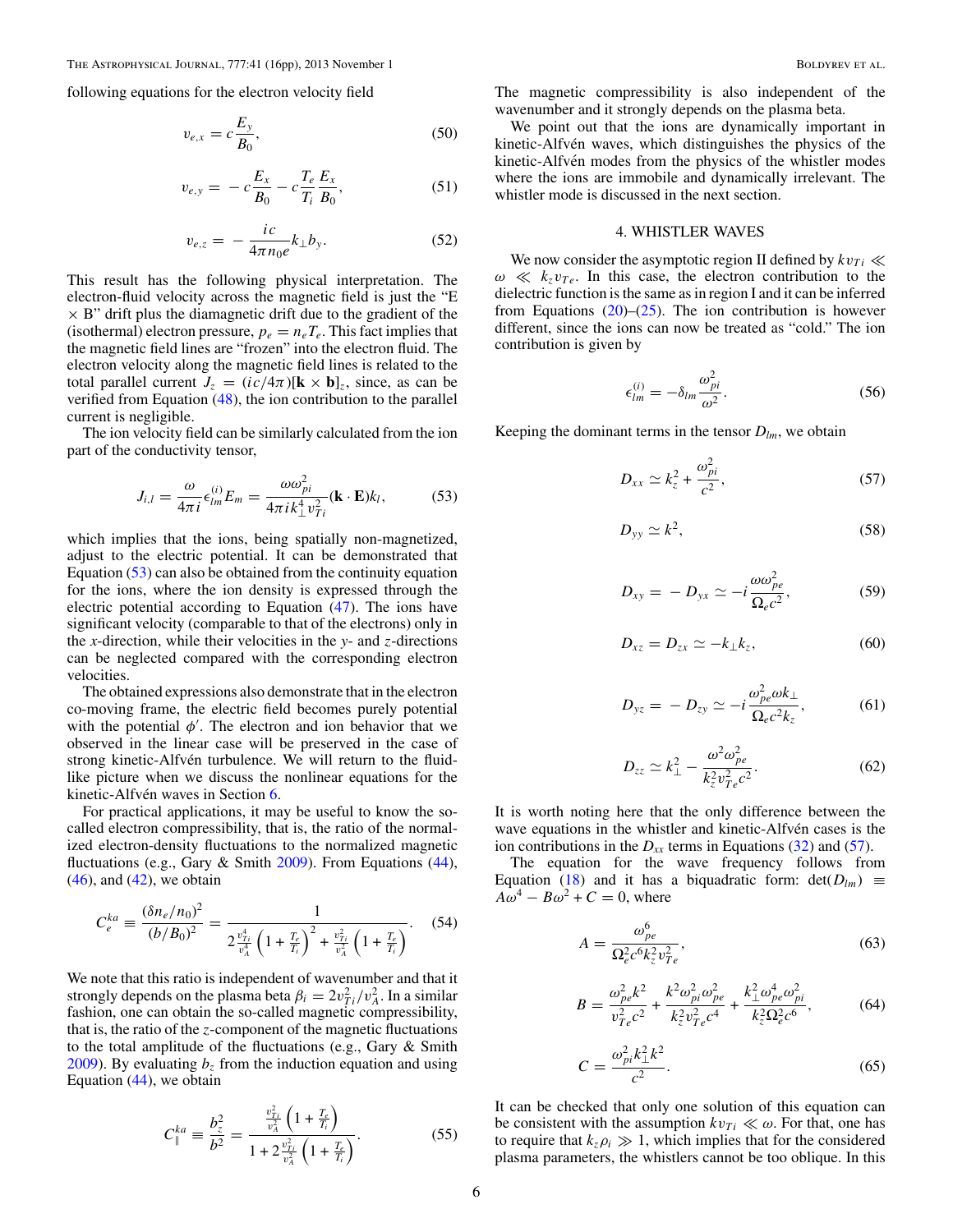<span id="page-6-0"></span>case, the first term in Equation [\(64\)](#page-5-0) dominates over the other two terms, *C* can be neglected, and a solution is found:

$$
\omega^2 = \frac{\Omega_e^2 c^4}{\omega_{pe}^4} k_z^2 k^2 = \frac{v_A^4 \rho_s^2}{v_s^2} k_z^2 k^2.
$$
 (66)

This relation is the dispersion relation for the subproton whistler waves.3*,*<sup>4</sup>

The polarization of the electric field can be found from Equation  $(18)$  in this approximation

$$
E_y = i\frac{|k_z|}{k}E_x,\t\t(67)
$$

$$
E_z = 0.\t\t(68)
$$

This result, together with the fact that the electron-density fluctuations couple to the  $E<sub>z</sub>$ -component of the electric field (see Equation  $(45)$ , implies that density fluctuations are negligible in whistler waves. This fact can be demonstrated directly from the non-magnetized collisionless kinetic equation for the ions (due to quasi-neutrality,  $n_e = n_i$ ),

$$
\frac{\delta n_e}{n_0} = \frac{\delta n_i}{n_0} = -\frac{q_i \phi_k}{T_i} \left[ 1 - J_+ \left( \frac{\omega}{k v_{Ti}} \right) \right],\tag{69}
$$

where  $\phi_k = i\mathbf{k} \cdot \mathbf{E}/k^2$  describes the potential part of the electric field. For high-frequency fluctuations,  $kv_{Ti}/\omega \ll 1$ , the asymptotics of the  $J_{+}$  function are given by Equation [\(14\)](#page-2-0), which shows that the density variations are indeed negligibly small,

$$
\left|\frac{\delta n_e}{n_0}\right| = \frac{q_i \phi_k}{T_i} \frac{k^2 v_{Ti}^2}{\omega^2} \ll \frac{q_i \phi_k}{T_i}.
$$
 (70)

In particular, one can compare the density fluctuations to the magnetic fluctuations by calculating the electron compressibility, similarly to our discussion in Equation [\(54\)](#page-5-0). From the magnetic induction equation and the electric field polarization (Equations  $(67)$  and  $(68)$ ), we obtain the magnetic field fluctuations in the whistler wave,

$$
b^2 = \frac{2c^2}{\omega^2} k_z^2 E_x^2, \tag{71}
$$

and the electron compressibility for the whistler wave is found to be

$$
C_e^w \equiv \frac{(\delta n_e/n_0)^2}{(b/B_0)^2} = \frac{1}{2} \frac{\omega_{pi}^4}{k_z^4 c^4}.
$$
 (72)

Therefore, the whistler electron compressibility is small, as whistlers exist only for  $k_z > 1/\rho_i \sim \omega_{pi}/c$ . Our analytic result explains the behavior previously observed numerically by Gary & Smith [\(2009\)](#page-15-0); moreover, it turns out that Equation (72) formally derived in the asymptotic limit  $(\omega_{pi}/(k_z c) \ll 1)$  holds quite well already for  $\omega_{pi}/(k_z c) \lesssim 1$ .

In addition, the properties of the whistler waves can be characterized by the magnetic compressibility, which is defined as

$$
C_{\parallel}^{w} \equiv \frac{b_{z}^{2}}{b^{2}} = \frac{k_{\perp}^{2}}{2k^{2}}.
$$
 (73)

The whistler magnetic compressibility is independent of the plasma beta, and it is practically independent of wavenumber for  $k_z \ll k_\perp$ .

The obtained results reveal essential differences between the kinetic-Alfvén modes and the whistler modes. The kinetic-Alfvén modes are compressible modes where the ion dynamics play an essential role. For the considered plasma parameters, they exist at the subproton scales in the frequency range  $\omega \ll k v_{Ti}$ ,  $k_z v_{Te}$  (depicted as region I in Figures [1](#page-2-0) and [2\)](#page-2-0) and in the wavenumber range  $k_z \rho_i \ll 1$ . In contrast, the whistler waves are electron waves, where the ion dynamics are not essential. The ions provide a uniform stationary background, which, together with the quasi-neutrality condition, explains the incompressible character of whistler waves. We note that it is the high frequency of the whistler waves, not the large plasma beta, that ensures the immobility of the ions and the resulting incompressibility of the whistler modes. For the considered plasma parameters, the whistler waves exist at subproton scales in the frequency range  $kv_{Ti} \ll \omega \ll k_z v_{Te}$  (depicted as region II in Figure [1\)](#page-2-0) and in the wavenumber range  $k_z \rho_i \gg 1$ .

Therefore, the kinetic-Alfvén modes and the whistler modes correspond to different frequency and wavenumber ranges and they are governed by different physical mechanisms. This fact is reflected in, e.g., the different normalizations of the dispersion relations, (cf. Equations  $(41)$  and  $(66)$ ) and the different variation of electron and magnetic compressibilities with plasma parameters (cf. Equations  $(54)$  and  $(55)$  with Equations  $(72)$  and  $(73)$ ). Finally, it can be checked that under the considered plasma parameters, there are no wave modes in regions III and IV.

## 5. COLLISIONLESS DISSIPATION OF KINETIC-ALFVEN´ AND WHISTLER WAVES

So far, we considered the subproton plasma fluctuations under the assumption that dissipation can be neglected. In this section, we evaluate the damping of subproton fluctuations due to weak collisionless dissipation. The terms responsible for the dissipation in the dielectric tensor (Equations  $(3)$ – $(8)$ ) arise from the small imaginary parts of the function  $J_{+}$  in Equations  $(14)$  and  $(15)$ , which should now be retained together with the real parts. As a result, the components of the dielectric tensor will acquire small corrections,  $\epsilon_{lm} = \epsilon_{lm}^0 + \delta \epsilon_{lm}$ , and the corresponding small corrections will appear in the tensor  $D_{lm} = D_{lm}^0 + \delta D_{lm}$ , where  $\delta D_{lm} = -\frac{\omega^2}{c^2} \delta \epsilon_{lm}$  and the superscript 0 denotes the components where the dissipation parts are neglected.

The solution of the new dispersion equation  $\det(D_{lm}) = 0$  will now take the form  $\omega = \omega_0 + i\gamma$ , where  $\omega_0$  is the frequency of a non-dissipative wave, and  $\gamma$  is the small dissipation rate. Owing to the smallness of  $\delta \epsilon_{lm}$  and  $\gamma$ , the dispersion equation can be re-written in a simplified form. Let us denote  $D = \det(D_{lm})$  and *Mlm* as the cofactor corresponding to the matrix element *Dlm*. We then have

$$
\delta D = M_{lm}^0 \delta D_{lm}(\omega_0) + \frac{\partial D^0}{\partial \omega_0} i\gamma = 0, \qquad (74)
$$

<sup>&</sup>lt;sup>3</sup> It is interesting to note that the same dispersion relation also holds for the case of cold electrons, that is,  $\omega \gg k_z v_{Te}$ , (e.g., Aleksandrov et al. [1984\)](#page-14-0). This situation, however, requires the plasma beta to be small,  $\beta_e \ll 1$ ; this limit is not considered here.

<sup>&</sup>lt;sup>4</sup> The other solution is the ion-acoustic mode  $\omega^2 = k_{\perp}^2 v_s^2$ , which is not allowed by the condition  $k_{\perp} \ll \omega \ll k_{\perp}$ . where  $T \gg T$ . The limit allowed by the condition  $kv_{Ti} \ll \omega \ll k_z v_{Te}$ , unless  $\overline{T_e} \gg T_i$ . The limit of strongly non-isothermal plasma is, however, not considered in this work.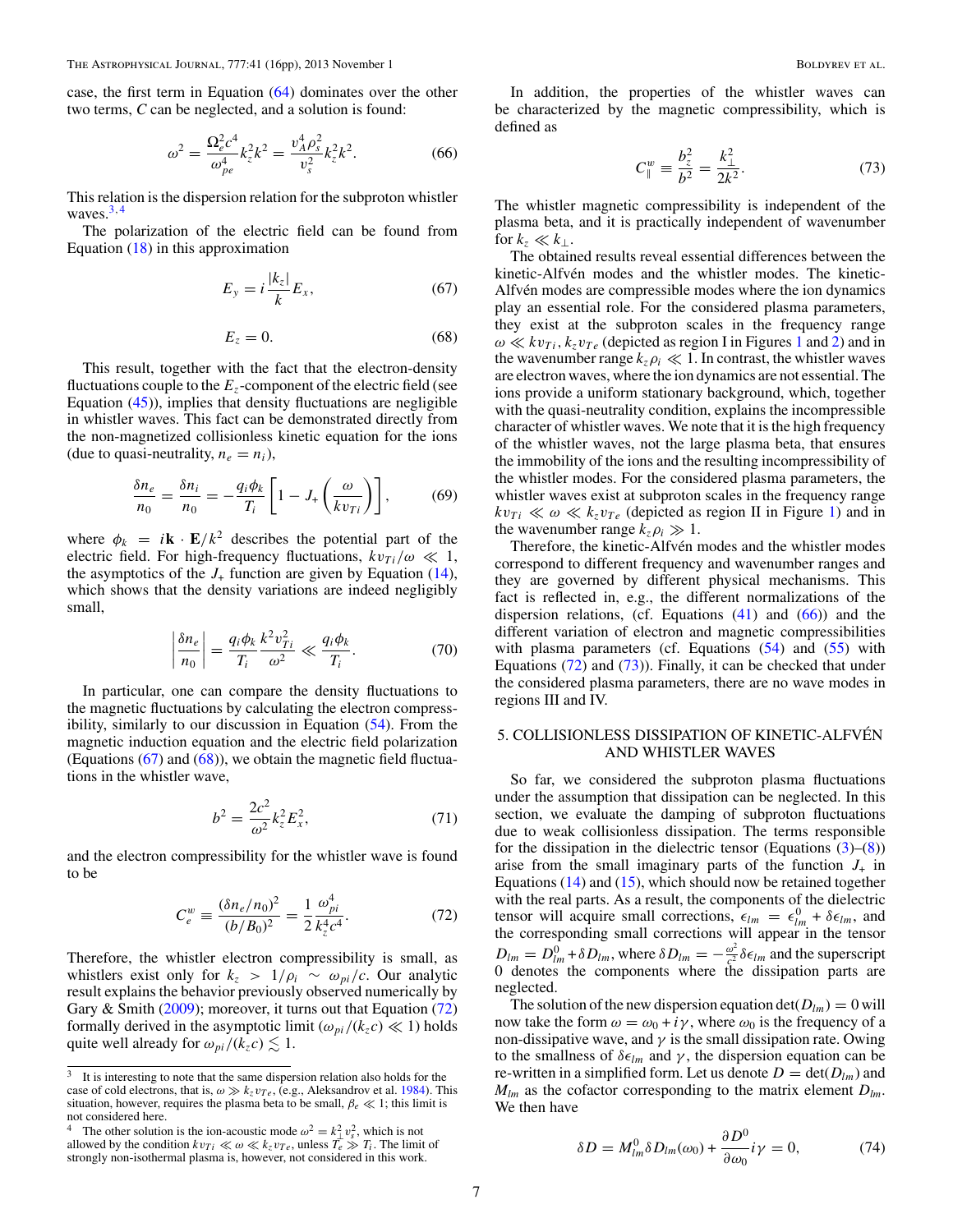<span id="page-7-0"></span>where we used the identity  $\partial D/\partial D_{lm} = M_{lm}$  and summation over repeated indices is assumed. We therefore derive the general expression for the dissipation rate

$$
\gamma = i \frac{M_{lm}^0 \delta D_{lm}(\omega_0)}{(\partial D^0 / \partial \omega_0)}.
$$
\n(75)

Further simplification comes from the observation that in both the kinetic-Alfvén case and the whistler case, the determinant has a simple general form,

$$
\det(D_{lm}^0) = A\omega_0^4 - B\omega_0^2, \tag{76}
$$

which leads to  $\partial D^0/\partial \omega_0 = 2B\omega_0$ . The coefficient *B* for the kinetic-Alfvén case is found in Equation  $(39)$  $(39)$ ; for the whistler case, *B* is found in Equation [\(64\)](#page-5-0).

We now consider the dissipation separately for the kinetic-Alfvén waves and the whistler waves. In the case of  $\beta_i \sim 1$ , the dissipation of oblique kinetic-Alfvén waves is dominated by the electron contribution, see, e.g., the numerical solutions of the Vlasov–Maxwell equations in Howes et al. [\(2008a\)](#page-15-0). We will therefore consider only electron dissipation in this case. In contrast, in the case of the whistler waves, ion dissipation becomes significant and it may quickly overcome the electron dissipation as the obliquity increases. In the whistler case, we therefore derive both electron and ion contributions to the dissipation.

In the kinetic-Alfvén case, the dominant dissipation terms in the tensor  $D_{lm}$  are

$$
\delta D_{yy}^{(e)} = -i\sqrt{2\pi} \frac{\omega \omega_{pe}^2 k_{\perp}^2 v_{Te}}{c^2 \Omega_e^2 |k_z|},\tag{77}
$$

$$
\delta D_{yz}^{(e)} = -\delta D_{zy}^{(e)} = \sqrt{\frac{\pi}{2}} \frac{\omega^2 \omega_{pe}^2 k_{\perp}}{\Omega_e v_{Te} c^2 |k_z| k_z},
$$
 (78)

$$
\delta D_{zz}^{(e)} = -i\sqrt{\frac{\pi}{2}} \frac{\omega^3 \omega_{pe}^3}{v_{Te}^3 c^2 |k_z| k_z^2}.
$$
 (79)

A straightforward but somewhat lengthy calculation using Equation (75) then gives

$$
\frac{\gamma}{\omega_0} = -F_{\text{kaw}}^{(e)} k_\perp \rho_e,\tag{80}
$$

where

$$
F_{\text{kaw}}^{(e)} = \sqrt{\frac{\pi}{2}} \sqrt{\frac{\beta_i}{(1+a)(2+\beta_i(1+a))}}
$$

$$
\times \left[1+a+\frac{2}{\beta_i(2+\beta_i(1+a))}\right],
$$
(81)

where we denoted  $a = T_e/T_i$ . Formulae (80) and (81) describe the collisionless damping of the subproton kinetic-Alfvén waves; they agree with previous findings (e.g., Howes et al. [2006,](#page-15-0) [2008b\)](#page-15-0). For the case of  $\beta_i = 1$  and  $a = 1$ , we estimate  $F_{\text{kaw}}^{(e)} \approx 1.1.$ 

We now turn to the discussion of collisionless damping of whistler waves. The dissipative contributions to the *Dlm* tensor will now be given by both the electrons and the ions. The electron contribution is given by the same expressions  $(77)$ – $(79)$  as in the kinetic-Alfvén case. The ion contribution is obtained from the

dielectric tensor for non-magnetized ions. Taking into account that whistlers exist in the region  $\omega \gg k v_{Ti}$ , we obtain

$$
\delta D_{xx}^{(i)} = -i \left[ 1 + \frac{k_{\perp}^2}{k^2} \right] G,\tag{82}
$$

$$
\delta D_{yy}^{(i)} = -iG,\tag{83}
$$

$$
\delta D_{xz}^{(i)} = \delta D_{zx}^{(i)} = -i \frac{k_z k_{\perp}}{k^2} G,\tag{84}
$$

$$
\delta D_{zz}^{(i)} = -i \left[ 1 + \frac{k_z^2}{k^2} \right] G,\tag{85}
$$

where we have denoted

$$
G = \sqrt{\frac{\pi}{2}} \frac{\omega^3}{k v_{Ti} c^2} \frac{\omega_{pi}^3}{k^2 v_{Ti}^2} \exp\left(-\frac{\omega^2}{2k^2 v_{Ti}^2}\right).
$$
 (86)

A straightforward computation taking into account both electron and ion contributions leads to the dissipation rate of the subproton whistler waves:

$$
\frac{\gamma}{\omega_0} = -\sqrt{\frac{\pi}{2}} \frac{k_\perp}{k} k_\perp \rho_e - \frac{2\sqrt{\pi}|k_z|c}{\beta_i^{3/2} \omega_{pi}} \exp\left(-\frac{k_z^2 c^2}{\beta_i \omega_{pi}^2}\right). \quad (87)
$$

We see that the electron dissipation of the whistler waves (the first term in Equation  $(87)$ ) is comparable to that of the kinetic-Alfvén waves, while the ion contribution to the dissipation (the second term in Equation (87)) may become significantly larger when the propagation is oblique. For example, for  $\beta_i = 1$ , the ion dissipation rate is about 1.6% for  $k_z c/\omega_{pi} = 2.5$  and it reaches 14% for  $k_z c/\omega_{pi} = 2$ . Thus, the ion dissipation rate increases quickly as  $k_z c/\omega_{pi}$  decreases so that the whistlers become strongly damped by the ions at  $k_z c/\omega_{pi} \lesssim 2$ .

From Equation (87), it follows that the electron damping of whistlers limits *k*<sup>⊥</sup> from above while the ion damping limits *kz* from below, imposing restrictions on the obliquity of propagation. For a given *k*⊥, as *kz* decreases and the propagation becomes more oblique, the dissipation becomes stronger and the whistler wave ceases to exist at  $k_z \sim \omega_{pi}/c$ . It is easy to see that this boundary corresponds to the line  $\omega = k_{\perp} v_{Ti}$  in Figure [1,](#page-2-0) separating the whistler region II from the kinetic-Alfvén region I in phase space. For even more oblique propagation (below the boundary  $\omega = k_{\perp} v_{Ti}$ , a new mode appears in region I, the kinetic-Alfvén wave, whose dispersion relation is different from that of a whistler wave.

The discontinuity between the dispersion relations of the kinetic-Alfvén and whistler waves, Equations  $(41)$  $(41)$  and  $(66)$ , reflects the differences in the physics governing the two modes. These differences must be taken into account in order to derive the nonlinear equations for the whistler and kinetic-Alfven waves. This analysis is presented in the following sections. We demonstrate that the whistler waves are described by the EMHD equations or, in the case of oblique propagation, by the REMHD equations. In contrast, the kinetic-Alfvén waves are described by the kinetic-Alfvén system of equations, which is different from the EMHD equations.

## 6. NONLINEAR KINETIC-ALFVEN EQUATIONS ´

As we discussed in Section [3,](#page-3-0) kinetic-Alfvén waves exist in the wavenumber region  $k_z \ll k_\perp$  for the plasma parameters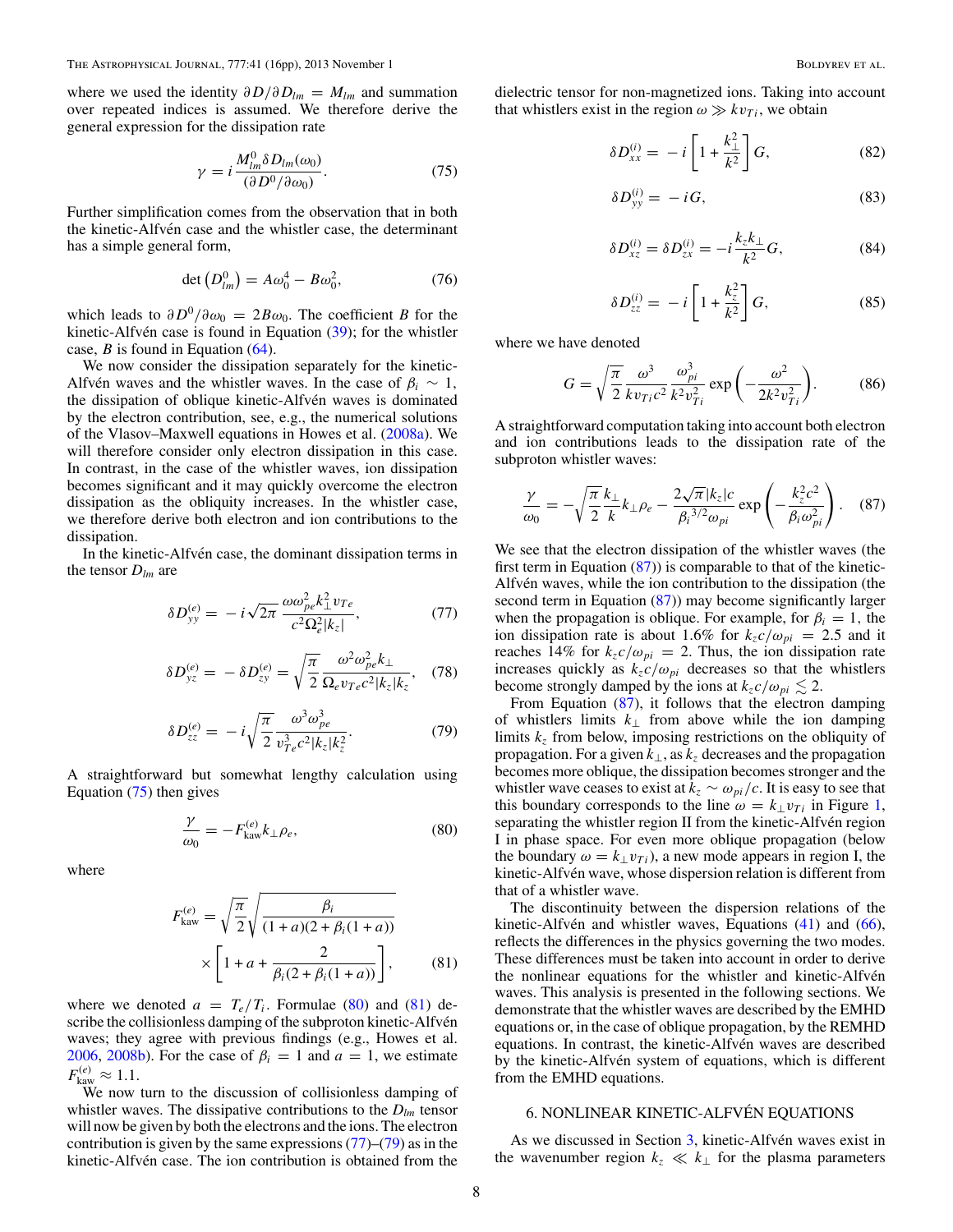<span id="page-8-0"></span>we consider, where  $k_z$  and  $k_\perp$  are the typical wavenumbers of fluctuations in the directions parallel and perpendicular to the magnetic field, respectively. As will be explained in more detail below, the nonlinear effects in this case become significant for relatively small fluctuations of the magnetic field, satisfying  $k_z B_0 \sim k_{\perp} b$ , where  $\mathbf{B}_0$  is the non-fluctuating component and **b** is the fluctuating part of the magnetic field. This fact implies that even in the case of strong turbulence, fluctuations of the distribution function remain small and they can be obtained through perturbation theory.

To demonstrate this finding, we consider the electron kinetic equation (Equation [\(1\)](#page-1-0)) with a small electric field. This equation has a solution of the form  $f_e(\mathbf{x}, \mathbf{v}, t) \simeq f_{0e}(\mathbf{v}) + \delta f_e$ , where  $f_{0e}$  is Maxwellian<sup>5</sup> and the small perturbation  $\delta f_e$  is given by Equation [\(2\)](#page-1-0). From this expression, we estimate  $\delta f_e \sim$  $(e\phi'/T) f_{0e}$ , where we denote  $\phi' = iE_z/k_z$ . The applicability of the perturbation procedure thus requires that  $e\phi'/T \ll 1$ . This condition does not necessarily imply that the corresponding turbulence is weak, however. Indeed, the condition for strong turbulence,  $k_{\perp}b \sim k_zB_0$ , implies that  $e\phi'/T \sim k_z/k_{\perp} \ll 1$ . Thus, the perturbation expansion holds even in the case of strong turbulence if the wave propagation is oblique (e.g., Howes et al. [2008a\)](#page-15-0). The same conclusion could also be reached starting from the ion kinetic equation, with the quasi-neutrality condition ensuring that  $q_i \phi / T_i \sim -e \phi' / T_e \ll 1$ .

In order to derive fluid-like equations for nonlinear kinetic-Alfvén waves, we now consider the first two moments of the electron kinetic equation (Equation  $(1)$ ). First, we integrate this equation over velocity and obtain the electron continuity equation

$$
\partial n_e / \partial t + \nabla \cdot (n_e \mathbf{v}_e) = 0,\tag{88}
$$

where, by definition,  $n_e = \int f_e d^3v$  and  $n_e \mathbf{v}_e = \int f_e \mathbf{v} d^3v$ . Second, we multiply the equation by **v** and integrate over velocity to obtain the momentum equation

$$
-\nabla_m \Pi^{lm} - \frac{en_e}{m_e} E^l - \frac{en_e}{m_e} [\mathbf{v}_e \times \mathbf{B}]^l = 0, \tag{89}
$$

where  $\Pi^{lm} = \int v^l v^m f_e d^3 v$ , summation over repeated indices is assumed, and we neglected the time derivative (or the electron inertia term) since we are interested in low-frequency fluctuations,  $\omega \ll k_z v_{Te}$ .

To calculate the term  $\Pi^{lm}$  in the resulting force-balance equation, we need to know the electron distribution function. In principle, the electron distribution function can be calculated from the kinetic equation perturbatively assuming a small parameter  $e\phi'/T_e$ . However, the form of the distribution function can be established in a simpler way if we use the conditions  $\omega \ll k_z v_{Te}$  and  $k_\perp \rho_e \ll 1$ . The first condition tells us that we can neglect the term *∂fe/∂t* in the kinetic equation. The second condition allows us to look for the solution of the form (Aleksandrov et al. [1984\)](#page-14-0)

$$
f_e = \frac{n_0 m_e^{3/2}}{(2\pi T_e)^{3/2}} \exp\left(\frac{e\phi'}{T_e} - \frac{m_e (\mathbf{v} - \mathbf{v}_e)^2}{2T_e}\right),\tag{90}
$$

where  $T_e$  = const and the electron drift velocity  $\mathbf{v}_e$  is much smaller than the electron thermal velocity. The functions  $\phi'(\mathbf{x}, t)$ and  $\mathbf{v}_e(\mathbf{x}, t)$  are related to the electric and magnetic fields through

$$
-\nabla \phi' = \mathbf{E} + \frac{1}{c} \left[ \mathbf{v}_e \times \mathbf{B} \right]. \tag{91}
$$

The solution (Equation (90)) approaches the Maxwellian distribution for  $e\phi'/T_e \to 0.6$  Equation (91) explains the fact already observed in the linear case that the electrons adjust to the potential existing in the co-moving frame. We now obtain from Equation (90) the pressure tensor in the form:

$$
\Pi^{lm} = \delta^{lm} \frac{T_e}{m_e} n_e,
$$
\n(92)

where

$$
n_e = n_0 \exp(e\phi'/T_e). \tag{93}
$$

With the aid of Equations (88) and (92), the force balance in the electron momentum equation can be re-written in a fluid-like form

$$
-\frac{1}{n_e m_e} \nabla p_e - \frac{e}{m_e} \mathbf{E} - \frac{e}{m_e c} [\mathbf{v}_e \times \mathbf{B}] = 0, \quad (94)
$$

where  $p_e = n_e T_e$  is the electron pressure. The force-balance equation thus agrees with that of an isothermal electron fluid.

Analogously, in the low-frequency regime,  $\omega \ll k_{\perp}v_{Ti}$ , the solution for the ion kinetic equation is expected to have the form

$$
f_i = \frac{n_0 m_i^{3/2}}{(2\pi T_i)^{3/2}} \exp\left(-\frac{q_i \phi}{T_i} - \frac{m_i (\mathbf{v} - \mathbf{v}_i)^2}{2T_i}\right),\qquad(95)
$$

where  $T_i$  = const and  $v_i$  is much smaller than the ion thermal speed. Similarly to the electron case, the potential *φ* and the ion drift velocity satisfy the equation

$$
-\nabla_{\perp}\phi = \mathbf{E}_{\perp} + \frac{1}{c}\left[\mathbf{v}_i \times \mathbf{B}\right],\tag{96}
$$

although in the ion case this equation holds only for the component of the electric field perpendicular to the magnetic field, since the ion motion along the field lines may not satisfy the low-frequency condition  $\omega \ll k_{\parallel} v_{Ti}$ . It can be checked that due to  $k_{\perp}$  $\rho_i \gg 1$ , the last term in Equation (96) must be small<sup>7</sup> and we can approximate  $-\nabla_{\perp}\phi \approx \mathbf{\hat{E}}_{\perp}$ . Noting that in the case of  $k_{\perp} \gg k_{\parallel}$  the perpendicular component of the electric field dominates,  $E_{\perp} \gg E_{\parallel}$ , we see that  $\phi$  represents the potential part of the electric field. Similarly to the derivation of Equation (94), we now integrate the ion kinetic equation with **v** and derive the part perpendicular to the magnetic field

$$
-\frac{1}{n_i m_i} \nabla_{\perp} p_i + \frac{q_i}{m_i} \mathbf{E}_{\perp} + \frac{q_i}{m_i c} [\mathbf{v}_i \times \mathbf{B}] = 0, \qquad (97)
$$

where

$$
n_i = n_0 \exp(-q_i \phi / T_i), \qquad (98)
$$

and  $p_i = n_i T_i$  is the ion pressure. Equation (97) can be used to remove the electric field from the electron force-balance equation (Equation  $(94)$ ), which allows us to re-write its part perpendicular to the magnetic field in a more familiar fluid-like form

$$
-\nabla_{\perp} p_e - \nabla_{\perp} p_i + (1/c)\mathbf{J} \times \mathbf{B} = 0, \tag{99}
$$

 $\overline{6}$  Once again, we do not consider possible non-Maxwellian solutions here.

This fact can also be seen directly from Equation  $(1)$ , where we can neglect the term  $q_i$  [**v** × **B**]  $\partial f_i / \partial p$  compared with **v** $\partial f_i / \partial x$ , due to  $k_{\perp} \rho_i \gg 1$ .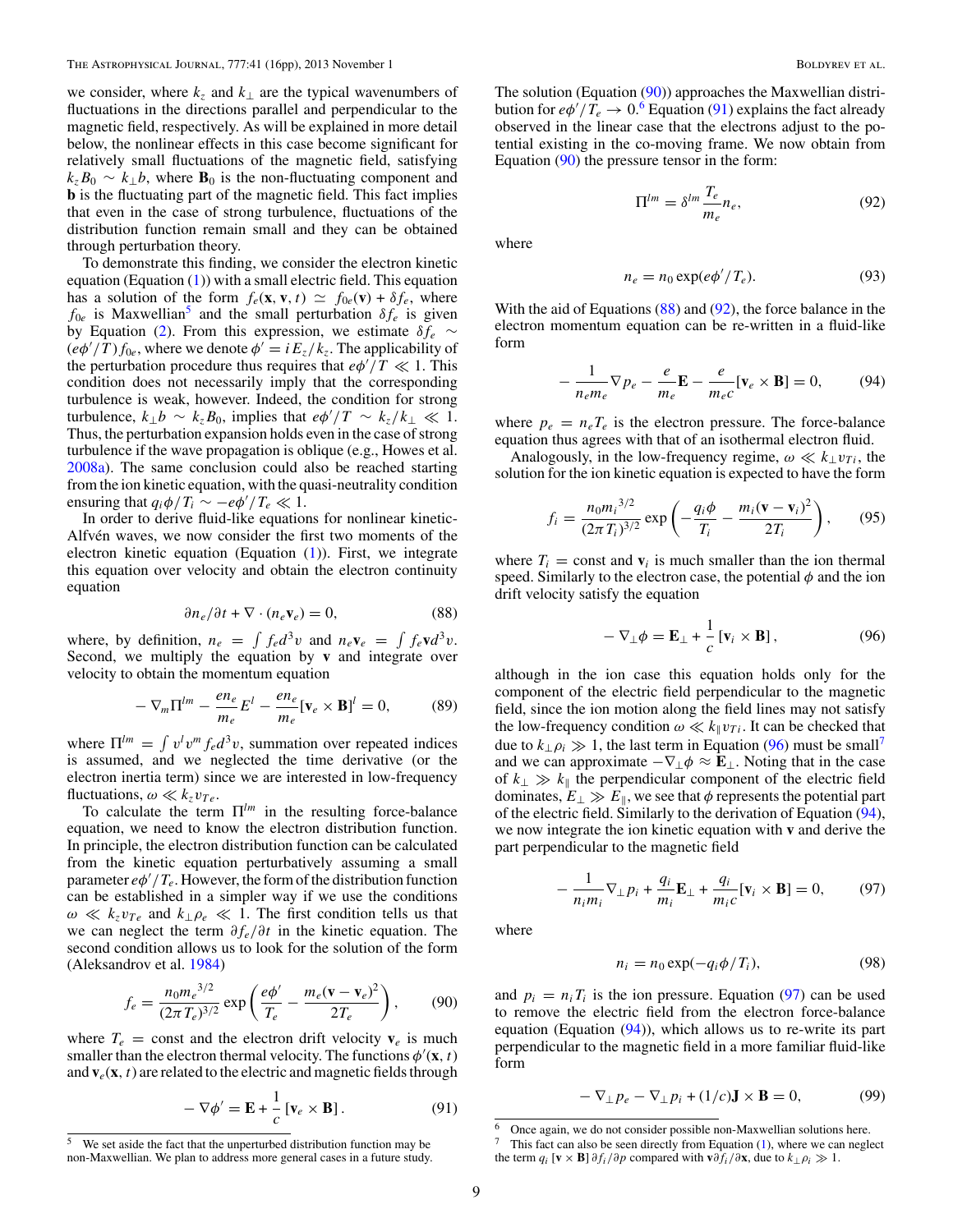<span id="page-9-0"></span>Equations  $(88)$ ,  $(94)$ , and  $(97)$ , along with the magnetic induction equation, form a complete set of equations for kinetic-Alfvén waves.

We represent the magnetic field in terms of the mean and fluctuating parts as follows **B** =  $(B_0 + b_z)\hat{z} + \mathbf{b}_\perp$ . The fact that the *z*-component of the magnetic fluctuations should be retained, together with  $B_0$ , follows from the force-balance equation (Equation [\(99\)](#page-8-0)). Taking into account  $k_{\parallel} \ll k_{\perp}$ , we derive from this relation

$$
-\frac{1}{4\pi}B_0\nabla_\perp b_z - \nabla_\perp p_e - \nabla_\perp p_i = 0, \qquad (100)
$$

which gives an estimate  $b_z/B_0 \sim \beta(\delta n_e/n_0)$ . For  $\beta \ll 1$ , the fluctuations of  $b_z$  can be neglected, while for  $\beta \sim 1$  (the case we consider in this work) they should be retained.

From the force balance in the electron momentum equation (Equation [\(94\)](#page-8-0)), it follows that the electrons are advected across the magnetic field by the "E  $\times$  B" drift velocity and the diamagnetic drift velocity, respectively,

$$
\mathbf{v}_{e\perp} = \frac{c}{B^2} \mathbf{E} \times (\mathbf{B}_0 + b_z \hat{z}) + \frac{c}{n_e e B^2} \nabla p_e \times (\mathbf{B}_0 + b_z \hat{z}), \tag{101}
$$

where an approximate expression  $B^2 \approx B_0^2 + 2B_0b_z$  should be substituted in the denominators of Equation (101). As for the motion of the electrons parallel to the magnetic field it can be expressed through the current  $J_{\parallel} = -en_{e}v_{e\parallel}$ , since the velocity of ions parallel to the field is relatively small. The perpendicular component of the fluctuating magnetic field can be expressed through the flux function  $\mathbf{b}_{\perp} = \hat{z} \times \nabla \psi$ , such that

$$
J_{\parallel} \approx J_z = (c/4\pi)\nabla_{\perp} \times \mathbf{b}_{\perp} = (c/4\pi)\nabla_{\perp}^2 \psi. \qquad (102)
$$

The flux function is the (negative) component of the vector potential parallel to the field,  $\psi = -A_z$ . In the considered case of strong anisotropy,  $k_{\parallel} \ll k_{\perp}$ , the component of the fluctuating magnetic field parallel to the field is related to the (non-potential) component of the electric field perpendicular to the field through the magnetic induction equation,

$$
-\frac{1}{c}\frac{\partial b_z}{\partial t} = [\nabla \times \mathbf{E}_{\perp}]_z.
$$
 (103)

To derive the equations for nonlinear kinetic-Alfvén waves, we use the electron continuity equation (Equation [\(88\)](#page-8-0)) and the magnetic induction equation. The force balance parallel to the magnetic field in the electron momentum equation (Equation [\(94\)](#page-8-0)) gives

$$
-\nabla_{\parallel} p_e - n_e e \mathbf{E}_{\parallel} = 0, \qquad (104)
$$

where the electric field is  $\mathbf{E} = -\nabla \phi - (1/c)\partial_t \mathbf{A}$ . Supplementing this equation with the electron continuity equation,

$$
\partial n_e / \partial t + \nabla \cdot (n_e \mathbf{v}_{e\perp}) - (1/e) \nabla_{\parallel} J_{\parallel} = 0, \quad (105)
$$

and using the induction equation (Equation  $(103)$ ) to express the non-potential part of the electric field, one obtains the following system of equations for the fluctuating parts of the magnetic and density fields:

$$
\frac{1}{c}\frac{\partial}{\partial t}\psi - \nabla_{\parallel}\phi + \frac{1}{n_e e}\nabla_{\parallel} p_e = 0, \qquad (106)
$$

$$
\frac{\partial}{\partial t} \left[ \frac{n_e}{n_0} - \frac{b_z}{B_0} \right] - \frac{c}{B_0} \nabla \phi \times \hat{z} \cdot \nabla \left[ \frac{n_e}{n_0} - \frac{b_z}{B_0} \right] \n- \frac{c}{eB_0} \nabla \left( \frac{p_e}{n_0} \right) \times \hat{z} \cdot \nabla \left( \frac{b_z}{B_0} \right) - \frac{1}{e n_0} \nabla_{\parallel} J_{\parallel} = 0. \tag{107}
$$

These equations are written in general form, where the pressure term for the electrons can be arbitrary as long as the fluid description of Equations [\(88\)](#page-8-0) and [\(94\)](#page-8-0) holds. Such equations were derived and studied previously in various regimes, (e.g., Hazeltine [1983;](#page-15-0) Scott et al. [1985;](#page-15-0) Camargo et al. [1996;](#page-15-0) Terry et al. [2001;](#page-15-0) Schekochihin et al. [2009;](#page-15-0) Smith & Terry [2011;](#page-15-0) Boldyrev & Perez [2012\)](#page-14-0). In the case relevant to our consideration, the equations of state are isothermal.

In the nonlinear case when the magnetic fluctuations obey  $k_z B_0 \sim k_{\perp} b$ , we must distinguish the gradients along the guide field  $\mathbf{B}_0$ , denoted as  $\nabla_z$ , from the gradients along the local field  $\mathbf{B} = \mathbf{B}_0 + \mathbf{b}$ , denoted as  $\nabla_{\parallel}$ . The gradients in Equations (106) and (107) parallel to the field are thus defined as

$$
\nabla_{\parallel} = \nabla_z + \frac{1}{B_0} \hat{z} \times \nabla \psi \cdot \nabla.
$$
 (108)

In our discussion of strong kinetic-Alfvén turbulence, we will assume that the fluctuations are anisotropic with respect to the magnetic field in such a way that the linear and nonlinear terms in Equations  $(107)$  and  $(110)$  are of the same order, that is,

$$
B_0 \nabla_z \sim \hat{z} \times \nabla \psi \cdot \nabla. \tag{109}
$$

This ordering is analogous to the so-called critical balance condition,  $k_zB_0 \sim k_\perp b$ , of Goldreich & Sridhar [\(1995\)](#page-15-0); see also Cho & Lazarian [\(2004\)](#page-15-0), Howes et al. [\(2011\)](#page-15-0), and TenBarge & Howes [\(2012\)](#page-15-0). This ordering shows that for  $k_z \ll k_{\perp}$ , nonlinearity becomes important already for small perturbations. When condition (109) is satisfied, Equations (106) and (107) are essentially nonlinear and three-dimensional.

For completeness, we also note that in the limit of small plasma beta, we have  $b_z \rightarrow 0$  and the electron continuity equation (107) turns into

$$
\frac{\partial}{\partial t}n_e - \frac{c}{B_0}\nabla\phi \times \hat{z} \cdot \nabla n_e - \frac{1}{e}\nabla_{\parallel}J_{\parallel} = 0. \tag{110}
$$

This equation demonstrates that in the limit of small beta the electrons are advected across the field lines only by the " $E \times B$ " drift. Indeed, when the magnetic field strength does not change, that is,  $b_z = 0$ , the diamagnetic drift does not advect the electron density. Physically, this situation occurs because the guide centers of particles do not move when a diamagnetic current is present. That is why the diamagnetic drift does *not* enter Equation  $(110)$  even in the case of a general equation of state. However, if the magnetic field strength changes, the magnetic curvature effects do affect the density advection and terms with derivatives of  $b<sub>z</sub>$  do not cancel out.

The system of equations involving three fields, *ne*, *ψ*, and  $\phi$  ((106) and (110)) or the system of equations involving four fields  $n_e$ ,  $b_z$ ,  $\psi$ , and  $\phi$  ((106) and (107)) are incomplete, as they have more independent fields than equations. The uniqueness is restored when the systems are supplemented by the equations for the ions. The situation here depends on the scales considered. Briefly deviating from our main discussion, we mention that above the ion-cyclotron scale,  $\rho_i = v_{Ti}/\Omega_i$ , a fluid description can be justified for the ions if the ions are cold, which is essentially the limit of low beta. (This case is applicable to most laboratory plasmas, the context in which the corresponding equations were originally derived.) In this case, the ions move across the magnetic field due to the " $E \times B$ " drift and the socalled polarization drift. One can write the charge conservation law,  $\partial \rho / \partial t + \nabla_{\perp} \mathbf{J}_{\perp} + \nabla_{\parallel} \mathbf{J}_{\parallel} = 0$ , where the parallel current is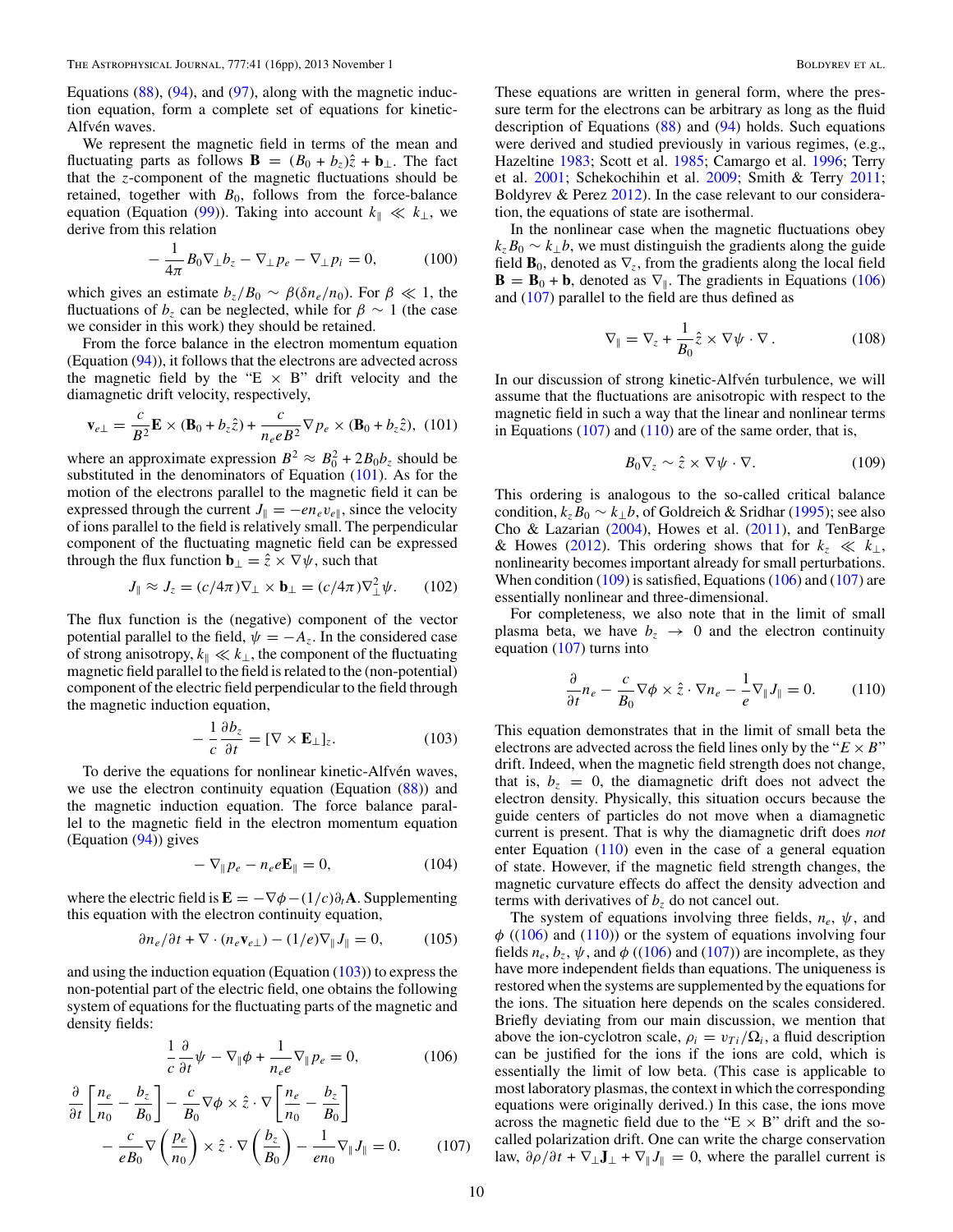<span id="page-10-0"></span>given by the electrons, while the perpendicular current is due to the polarization drift of the ions (the " $E \times B$ " drifts are the same for ions and electrons; they do not lead to charge separation and do not contribute to the current). It can be shown that quasineutrality is preserved for  $\omega_{p\alpha} \gg \Omega_{\alpha}$ , therefore, the charge continuity equation can be reduced to  $\nabla_{\perp} \mathbf{J}_{\perp} + \nabla_{\parallel} \mathbf{J}_{\parallel} = 0$ , which can be re-written as (e.g., Terry et al. [2001\)](#page-15-0)

$$
\frac{n_i m_i c^2}{B_0^2} \left[ \frac{\partial}{\partial t} \nabla^2 \phi - \frac{c}{B_0} \nabla \phi \times \hat{z} \cdot \nabla \nabla^2 \phi \right] = \nabla_{\parallel} J_{\parallel}. \tag{111}
$$

Equations  $(106)$ ,  $(110)$ , and  $(111)$  provide the closed three-field system for evolution of electric, magnetic, and density fields in the case of low plasma beta.

If the plasma beta is not small (the case of interest in this work), the ions require kinetic description and a simple fluid model is not justified. We, however, are interested in the subproton, dispersive kinetic-Alfvén waves, that is, we consider scales smaller than the ion gyroscale  $k_{\perp}$  $\rho_i \gg 1$ . At such scales, the ions are (spatially) not magnetized. Moreover, since we are interested in frequencies smaller than  $kv_{Ti}$ , we have the simple response for the ion-density fluctuations (Equations [\(98\)](#page-8-0) and [\(69\)](#page-6-0)). The quasi-neutrality condition  $n_i = n_e$  then relates the electric potential to the electron density,

$$
\phi = -(T_i/e)\ln(n_e/n_0). \tag{112}
$$

Similarly, in the three-field system, the  $b_7$  field can be removed from Equation  $(107)$  with the aid of the force-balance equation perpendicular to the magnetic field (Equation [\(100\)](#page-9-0)):

$$
b_z = -4\pi (T_i + T_e) \delta n_e / B_0. \tag{113}
$$

These expressions for the electric potential *φ* and the magnetic field  $b<sub>z</sub>$  leave us with only two independent fields, the electron density and the magnetic flux function. Let us normalize these expressions as follows

$$
\tilde{n} = \frac{v_s}{v_A} \left( 1 + \frac{T_i}{T_e} \right)^{1/2} \left[ 1 + \frac{v_s^2}{v_A^2} \left( 1 + \frac{T_i}{T_e} \right) \right]^{1/2} \frac{n_e}{n_0}, \quad (114)
$$

$$
\tilde{\psi} = \frac{v_s e}{cT_e} \psi,\tag{115}
$$

and normalize the time and the length according to

$$
\tilde{t} = \frac{(1 + T_i/T_e)^{1/2}}{(\rho_s/v_A)\left[1 + (v_s/v_A)^2(1 + T_i/T_e)\right]^{1/2}}t,\qquad(116)
$$

$$
\tilde{\mathbf{x}} = \frac{\mathbf{x}}{\rho_s}.\tag{117}
$$

In the rest of this section, we will use only the normalized variables and we will omit tilde symbol. The system (Equations  $(106)$  and  $(107)$ ) then takes the form

$$
\partial_t \psi + \nabla_{\parallel} n = 0, \qquad (118)
$$

$$
\partial_t n - \nabla_{\parallel} \nabla_{\perp}^2 \psi = 0, \qquad (119)
$$

where  $\nabla_{\parallel} = \nabla_z + \hat{z} \times \nabla \psi \cdot \nabla_{\perp}$ . Notice that the nonlinearity enters this system only through the magnetic-line bending effects in  $\nabla$ <sub>1</sub>.

The presented ideal system conserves total energy *E* and the cross-correlation *H*:

$$
E^{ka} = \int \left( |\nabla_{\perp} \psi|^2 + n^2 \right) d^3 x,\tag{120}
$$

$$
H^{ka} = \int \psi n d^3 x. \tag{121}
$$

The system (Equations (118) and (119)) possesses linear waves,  $n_k \propto \psi_k \propto \exp(-i\omega t + i\mathbf{k}x)$ . The linearization is achieved by neglecting the second term in the right-hand side of Equation [\(108\)](#page-9-0), that is, by replacing  $\nabla_{\parallel} \rightarrow \nabla_{z}$ , which gives the (dimensionless) dispersion relation for the kinetic-Alfvén waves:

$$
\omega^2 = k_z^2 k_\perp^2. \tag{122}
$$

The linear modes are characterized by the equipartition between the density and magnetic fluctuations,  $n_k = \pm k_\perp \psi_k$ .

It is easy to check that the linearized equations produce the same dispersion relation and wave polarization given by the kinetic theory, that is, Equations  $(41)$ – $(43)$ . Also, note that we do *not* require the frequencies to be smaller than the ion gyrofrequency, as is implied, e.g., in gyrokinetic treatments, therefore, our results are applicable to region I in Figures [1](#page-2-0) and [2](#page-2-0) both below and above  $\Omega_i$ .

## 7. NONLINEAR WHISTLER EQUATIONS: ELECTRON MHD AND REDUCED ELECTRON MHD

As we demonstrated in Section [4,](#page-5-0) for the considered plasma parameters the whistler waves exist only in the wavenumber region  $k_z/k_1 \gg 1/(k_{\perp} \rho_i)$ , which implies that  $k_z$  cannot be too small compared with  $k_{\perp}$ . According to the critical balance condition (Equation [\(109\)](#page-9-0)), the nonlinear effects become important for the whistler waves for magnetic field fluctuations that are significantly larger compared with those in the kinetic-Alfven case. It is therefore reasonable to expect that whistler turbulence, if it is present in those systems at subproton scales, should predominantly be weak. In this case, the kinetic treatment presented in Section [4](#page-5-0) should suffice.

If, however, nonlinearities need to be taken into account, it is convenient to use a nonlinear system for whistler waves. This system is derived if one notes that the frequencies of whistler modes are high,  $\omega \gg k v_{Ti}$ , so that the ions can be considered cold. Moreover, since we are studying subproton scales,  $k_{\perp}$  $\rho_i \gg 1$ , the ions are non-magnetized both spatially and temporally,  $\omega \gg \Omega_i$ . The fluid equations for "cold" nonmagnetized ions then agree with the single-particle motion equations,

$$
d\mathbf{v}_i/dt = (q_i/m_i)\mathbf{E},\qquad(123)
$$

$$
\partial n_i / \partial t + \nabla \cdot (n_i \mathbf{v}_i) = 0. \tag{124}
$$

For the density fluctuations, these equations lead to exactly the same expression as Equation  $(70)$ , which demonstrates that for high frequencies,  $\omega \gg k v_{Ti}$ , the ion-density fluctuations can be neglected. The ion fluctuation velocity is estimated from these equations as  $v_i \sim (q\phi/T_i)(kv_{Ti}/\omega)v_{Ti}$ , while the electron velocity is estimated from the current to be  $v_e \sim J/(ne) \sim$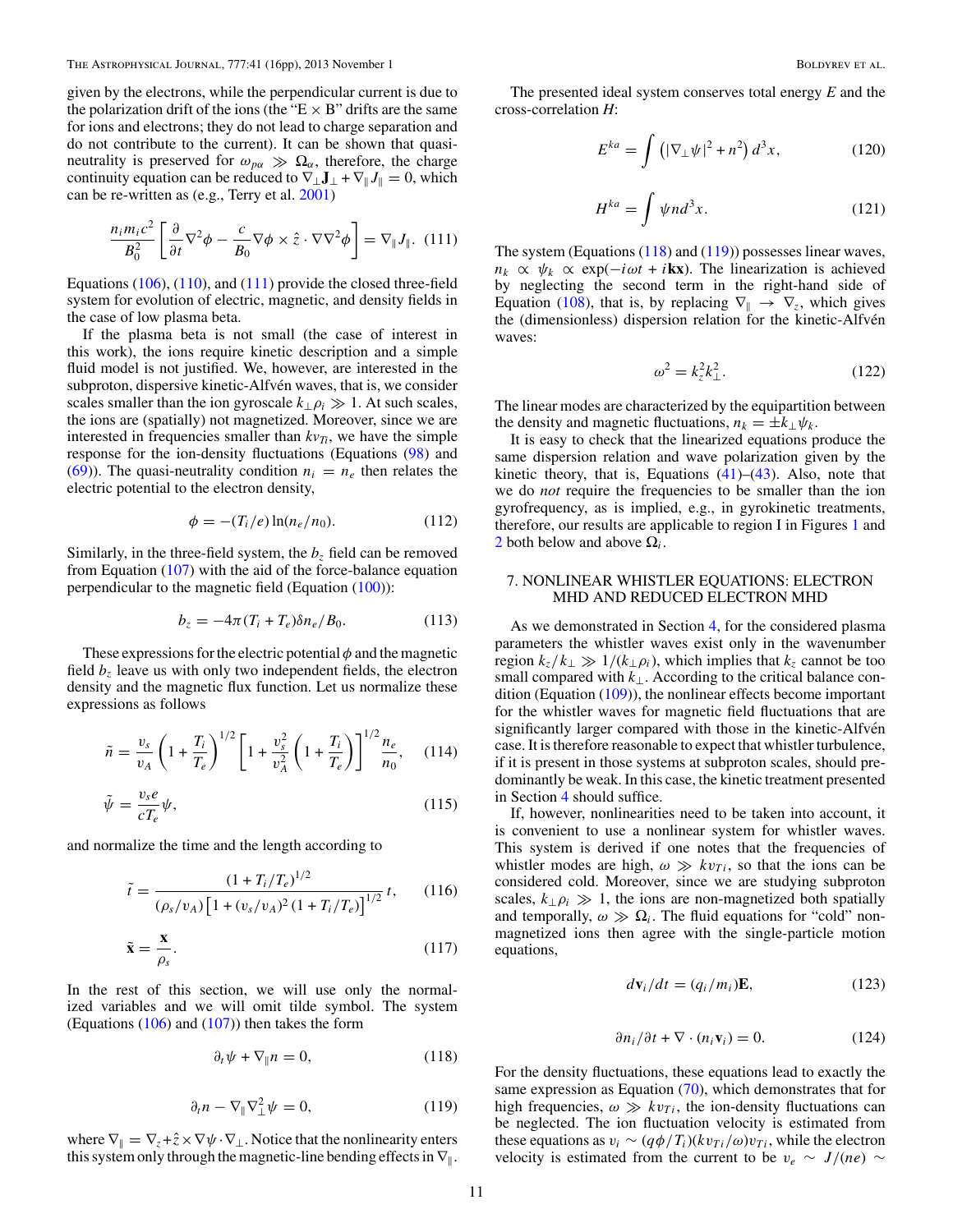<span id="page-11-0"></span>*ckB/*(*ne*). We therefore obtain that the ion velocity is negligible compared with the electron velocity,

$$
\frac{v_i}{v_e} \sim \frac{q\phi_k}{T_i}(k\rho_i) \left(\frac{\omega_{pi}^2}{k^2c^2}\right) \left(\frac{k v_{Ti}}{\omega}\right) \ll 1, \quad (125)
$$

where we used  $k\rho_i \sim kc/\omega_{pi} \gg 1$  and  $kv_{Ti}/\omega \ll 1$ .

Similar to the kinetic-Alfvén case, we now use the force balance in the electron momentum equation (Equation [\(94\)](#page-8-0)) and the magnetic induction equation. The force balance is easy to write if one neglects the pressure-gradient term (indeed, the electrons are isothermal and their density does not change)

$$
\mathbf{E} + \frac{1}{c}\mathbf{v}_e \times \mathbf{B} = 0,\tag{126}
$$

where  $\mathbf{v}_e = -\mathbf{J}/(n_0e)$ . The induction equation then takes the form

$$
\frac{\partial}{\partial t} \mathbf{B} = -\nabla \times \frac{c}{4\pi n_0 e} \left[ (\nabla \times \mathbf{B}) \times \mathbf{B} \right]. \tag{127}
$$

This equation is the electron MHD (EMHD) equation (e.g., Gordeev et al. [1994\)](#page-15-0). A linearization of Equation (127) around a uniform background field  $\mathbf{B}_0$  leads to the dispersion relation of whistler waves (Equation  $(66)$ ).

We now demonstrate how the EMHD equations can be simplified in the presence of a uniform magnetic field  $\mathbf{B}_0$  and anisotropic fluctuations,  $k_z/k_\perp \ll 1$ . In the case of oblique propagation, the system becomes strongly nonlinear for a relatively small fluctuating field, satisfying the critical balance condition  $b/B_0 \sim k_z/k_{\perp}$ . The EMHD equation (Equation (127)) can then be simplified by keeping only the leading terms in this small parameter (c.f., e.g., Schekochihin et al. [2009\)](#page-15-0). As a result, one obtains what we call the reduced electron MHD (REMHD) equations, which can be conveniently written in terms of the two variables, the *z*-component of the magnetic field,  $b_z$ , and the *z*-component of the vector potential,  $\psi = -A_z$ .

$$
\partial_t \psi = -\frac{c B_0}{4\pi n_0 e} \nabla_{\parallel} b_z, \qquad (128)
$$

$$
\partial_t b_z = \frac{c B_0}{4\pi n_0 e} \nabla_{\parallel} \nabla_{\perp}^2 \psi, \qquad (129)
$$

with the same definition of  $\nabla$  as in Equation [\(108\)](#page-9-0).

To elucidate the similarities and differences between the REMHD equations (Equations (128) and (129)) and the previously derived kinetic-Alfvén equations (Equations  $(118)$  $(118)$ ) and [\(119\)](#page-10-0)), it is instructive to also derive the REMHD equations directly from the electron drift picture, similar to our derivation of the kinetic-Alfvén system (Equations  $(106)$  $(106)$  and  $(107)$ ). For that, we first analyze the force balance in the electron momentum equation. When the electron-density fluctuations are neglected, this equation takes the form of Equation (126). For the considered case of oblique propagation satisfying the critical balance condition, we obtain the following equation for the component perpendicular to the magnetic field

$$
\mathbf{E}_{\perp} = \nabla_{\perp} \frac{B_0}{4\pi n_0 e} b_z, \tag{130}
$$

which demonstrates that the perpendicular component of the electric field is almost potential, that is,  $\mathbf{E}_{\perp} = -\nabla_{\perp} \phi$ , where

$$
\phi = -\frac{B_0}{4\pi n_0 e} b_z. \tag{131}
$$

This result is also consistent with the linear case, where the whistler electric field is given by Equations  $(67)$  and  $(68)$ , and it becomes almost potential for  $k_z \ll k_\perp$ .

Substituting the expression for the electric potential (Equation (131)) into Equations [\(106\)](#page-9-0) and [\(107\)](#page-9-0) and neglecting the electron-density fluctuations, we rederive the REMHD equations (Equations (128) and (129)). Note the essential difference in the expressions for the electric potential and the electron density used in the derivation of the REMHD equations (Equation (131) and  $\delta n_e \approx 0$ ) and the corresponding expressions used in the derivation of the kinetic-Alfvén equations (Equations [\(112\)](#page-10-0) and [\(113\)](#page-10-0)). These differences reflect the different dynamics of the ions in the two systems.

Similarly to the kinetic-Alfvén case, one can introduce the dimensionless variables

$$
\tilde{\psi} = \frac{v_s e}{cT_e} \psi, \quad \tilde{b}_z = \frac{b_z}{B_0}, \tag{132}
$$

$$
\tilde{t} = \frac{v_s^2}{v_A^2} \Omega_i t, \quad \tilde{\mathbf{x}} = \frac{\mathbf{x}}{\rho_s}, \tag{133}
$$

which cast the REMHD system (Equations (128) and (129)) into the form

$$
\partial_t \tilde{\psi} + \nabla_{\parallel} \tilde{b}_z = 0, \qquad (134)
$$

$$
\partial_t \tilde{b}_z - \nabla_{\parallel} \nabla_{\perp}^2 \tilde{\psi} = 0, \qquad (135)
$$

which is structurally equivalent to the kinetic-Alfvén system (Equations [\(118\)](#page-10-0) and [\(119\)](#page-10-0)). The corresponding conservation laws are now the conservation of energy and helicity of the magnetic fluctuations

$$
E^w = \int \left( |\nabla_\perp \tilde{\psi}|^2 + \tilde{b}_z^2 \right) d^3 x,\tag{136}
$$

$$
H^w = \int \tilde{\psi} \tilde{b}_z d^3 x. \tag{137}
$$

Although the mathematical structure of the obtained system is formally equivalent to that of the kinetic-Alfvén system, the normalization of the fields (Equations  $(132)$  and  $(134)$ ) is different owing to the difference in the ion dynamics between the two systems. The mathematical similarity of the REMHD system and the kinetic-Alfvén system, however, implies similarity in the scaling relations of the corresponding turbulent states, which are discussed in the following sections.

Before we leave the discussion of the nonlinear equations, we note that the considered subproton kinetic-Alfvén and EMHD equations provide examples of systems where a fluid description can be applied to a collisionless, or weakly collisional, plasma. The applicability of the fluid approximation to collisionless plasmas in certain cases is a known fact; other examples and further discussion can be found in, e.g., Ginzburg [\(1970\)](#page-15-0) and Aleksandrov et al. [\(1984\)](#page-14-0).

## 8. KINETIC-ALFVÉN TURBULENCE

In a turbulent state, the energy *E* cascades toward small scales while the cross-correlation *H* cascades toward large scales. A standard phenomenological approach addressing the energy cascade at small scales is discussed in, e.g., Vainshtein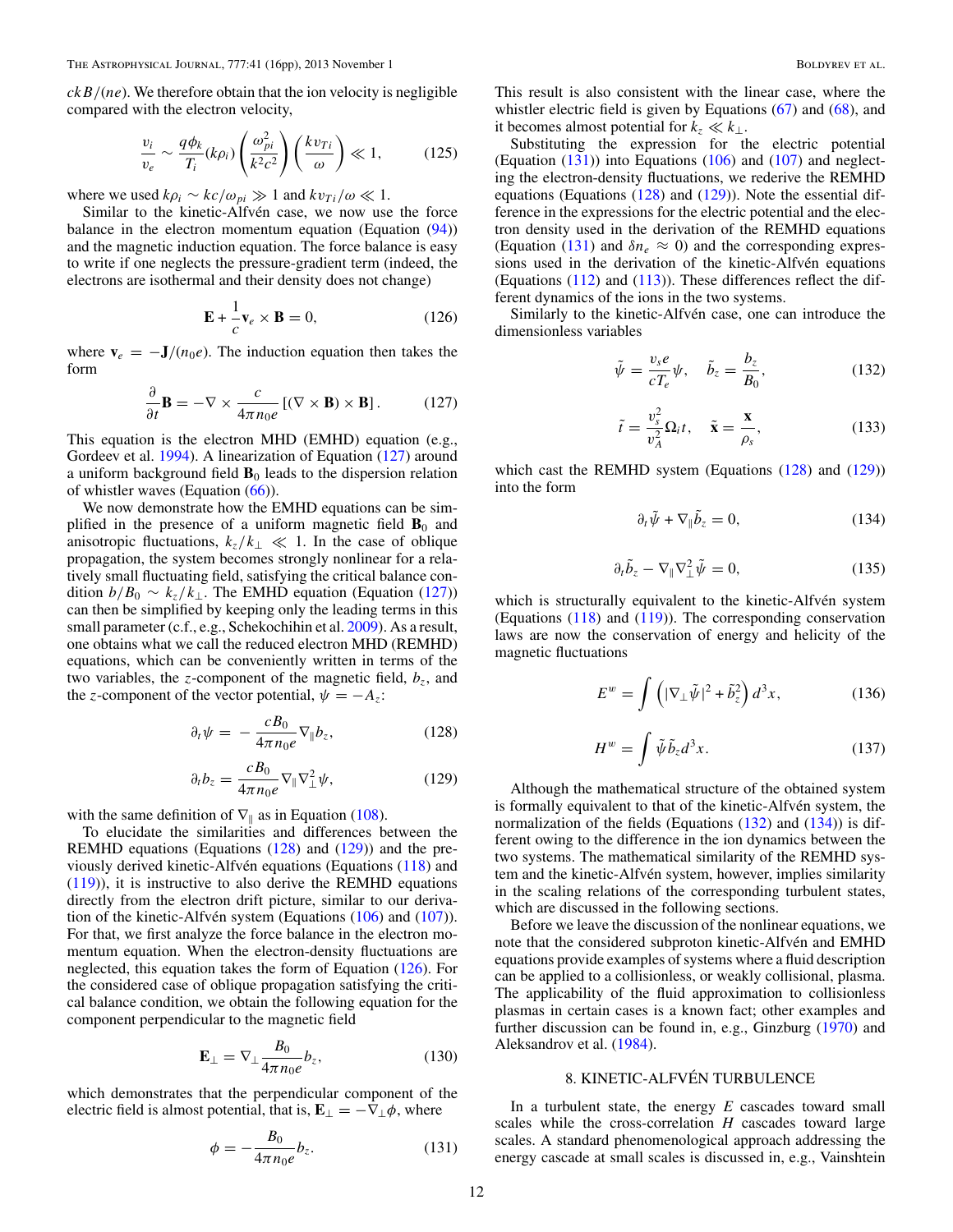<span id="page-12-0"></span>

**Figure 3.** Energy spectrum of strong kinetic-Alfvén turbulence at subproton scales, obtained in two-field numerical simulations with a resolution a 512<sup>3</sup> (Boldyrev & Perez [2012\)](#page-14-0) and compensated by *<sup>k</sup>*8*/*3. For comparison, the dash-triple-dot line shows the total spectrum compensated by *<sup>k</sup>*7*/*3. *<sup>k</sup>*<sup>⊥</sup> is plotted on the horizontal axis.

[\(1973\)](#page-15-0), Biskamp et al. [\(1999\)](#page-14-0), Ng et al. [\(2003\)](#page-15-0), Cho & Lazarian [\(2004\)](#page-15-0), Howes et al. [\(2008b\)](#page-15-0) and Cho & Lazarian [\(2009\)](#page-15-0). This approach assumes that in strong turbulence the critical balance condition, which ensures that both linear and nonlinear terms in Equation  $(108)$  are of the same order, should be satisfied at all scales. Let us denote  $n_{\lambda}$  and  $\psi_{\lambda}$  the typical (rms) fluctuations of the density and the magnetic flux function, respectively, at the field-perpendicular scale *λ*, and *l* as the corresponding scale of those fluctuations parallel to the field. By balancing the linear and nonlinear terms in Equation [\(108\)](#page-9-0), we estimate  $l \sim \lambda^2/\psi_{\lambda}$ , in which case the time of nonlinear interaction is comparable to the inverse of the linear frequency (Equation [\(41\)](#page-4-0)), *<sup>τ</sup>* <sup>∼</sup> <sup>1</sup>*/ω* <sup>∼</sup> *lλ* <sup>∼</sup> *<sup>λ</sup>*<sup>3</sup>*/ψλ*. In addition, we estimate from Equations [\(118\)](#page-10-0) and [\(119\)](#page-10-0) that  $n_{\lambda} \sim \psi_{\lambda}/\lambda$ . The energy associated with the scale *λ* can therefore be estimated as  $E_{\lambda} \sim n_{\lambda}^2$ , and the condition of constant energy flux in the turbulent cascade leads to  $n_{\lambda/7}^2 = \text{const}$ , which translates into a scaling of  $n_{\lambda} \sim \psi_{\lambda}/\lambda \sim \lambda^{2/3}$  for turbulent fields. The resulting Fourier energy spectrum of strong kinetic-Alfvén turbulence is

$$
E_{KA}(k_{\perp})dk_{\perp} \propto k_{\perp}^{-7/3} dk_{\perp}.
$$
 (138)

We will numerically study kinetic-Alfvén turbulence based on the dimensionless equations  $(118)$  and  $(119)$ . As was previously explained, the critical balance condition requires that  $k_z \ll k_\perp$  in the case of strong turbulence. We note, however, that the ideal equations [\(118\)](#page-10-0) and [\(119\)](#page-10-0) admit a rescaling  $\partial/\partial t \rightarrow \epsilon \partial/\partial t$ ,  $\nabla_z \rightarrow \epsilon \nabla_z$ ,  $n \rightarrow \epsilon n$ , and  $\psi \rightarrow \epsilon \psi$  with arbitrary  $\epsilon$ , which preserves the critical balance. This result reflects the fact that equations  $(118)$  and  $(119)$  lack any frequency scale, since they are derived in the limit of an infinitely large electron gyrofrequency. We may therefore always simultaneously rescale the fields in these equations and the size of the simulation box in the *z*-direction to satisfy  $k_z \sim n \sim \psi \sim 1$ . Such a rescaling is assumed in the numerical simulations discussed below.

To study steady-state turbulence, we supplement Equations  $(118)$  and  $(119)$  with large-scale random forces that supply the energy to the system:

$$
\partial_t \psi + \nabla_{\parallel} n = \eta \nabla_{\perp}^2 \psi + f_{\psi}, \qquad (139)
$$

$$
\partial_t n - \nabla_{\parallel} \nabla_{\perp}^2 \psi = \nu \nabla_{\perp}^2 n + f_n. \tag{140}
$$

The small dissipation terms serve to remove energy at small scales and they are mostly needed to stabilize the code. We solve these equations on a triply periodic cubic domain  $(L^3, L = 1)$ using standard pseudo-spectral methods. The random forces *fψ* and  $f_n$  are applied in Fourier space at wavenumbers  $2\pi/L \leq$ 

 $k_{x,y} \leq 2(2\pi/L)$ ,  $k_z = 2\pi/L$ . The Fourier coefficients outside the above range are zero and are Gaussian random numbers with amplitudes chosen so that  $|\nabla \psi|_{\text{rms}} \sim 1$  inside that range. The individual random values are refreshed independently on average every  $\tau = 0.1L/(2\pi |\nabla \psi|_{\text{rms}})$ . We choose  $\nu = \eta =$ 0*.*01.

The energy spectrum obtained numerically is shown in Figure 3. It turns out that it is steeper than the spectrum −7*/*3 predicted by phenomenological theories based on dimensional arguments. It is interesting that a spectrum steeper than −7*/*3 was also inferred from observations of subproton magnetic and density fluctuations in the solar wind (e.g., Sahraoui et al. [2006;](#page-15-0) Chen et al. [2010,](#page-15-0) [2012b;](#page-15-0) Alexandrova et al. [2011,](#page-14-0) [2012\)](#page-14-0).

Various explanations have been proposed for the steeper than −7*/*3 spectrum of subproton turbulence observed in the solar wind. These explanations include steepening of the spectrum by Landau damping, turbulence weakening, wave–particle interactions, etc. (e.g., Rudakov et al. [2011;](#page-15-0) Howes et al. [2011\)](#page-15-0). In our analytical and numerical approach, wave–particle interactions are absent, however, the steeper spectrum persists. A possible explanation proposed in Boldyrev & Perez [\(2012\)](#page-14-0) invoked intermittent corrections that result from two-dimensional structures formed by density and magnetic fluctuations. It was proposed that the spectrum should be close to −8*/*3, a value consistent with observations and numerical simulations. This fact points to an interesting possibility that the observed scaling is not an artifact of non-universal or dissipative effects; rather, it is an inherent property of the nonlinear turbulent dynamics. The spectrum may therefore be universal, analogous to the Kolmogorov spectrum of fluid turbulence. A definitive numerical study that requires higher numerical resolution will be conducted elsewhere.

We also note that the magnetic energy exceeds the kinetic energy at all scales in the inertial interval. Quite interestingly, the ratio of the density energy to the magnetic energy, the nonlinear electron compressibility, is independent of the wavenumber in the inertial interval, which is similar to the behavior observed in the linear case (cf. Equation  $(54)$ ). Our additional runs (not shown here) demonstrate that the excess of the magnetic energy is not related to the forcing routine; the excess of magnetic energy in the inertial interval is also observed in simulations where only the density field is forced or where both the density and magnetic fields are forced at large scales. From Figure 3 we estimate  $|b_{k\perp}|^2 / |n_k|^2 \approx 1.25$  in dimensionless units (Equations  $(114)$ – $(117)$ ).<sup>8</sup> We propose that this effect

<sup>8</sup> Similarly, in the case of strong oblique whistler turbulence, see Equations [\(128\)](#page-11-0) and [\(129\)](#page-11-0), implying that  $b_\perp^2/b_z^2 \approx 1.25$ .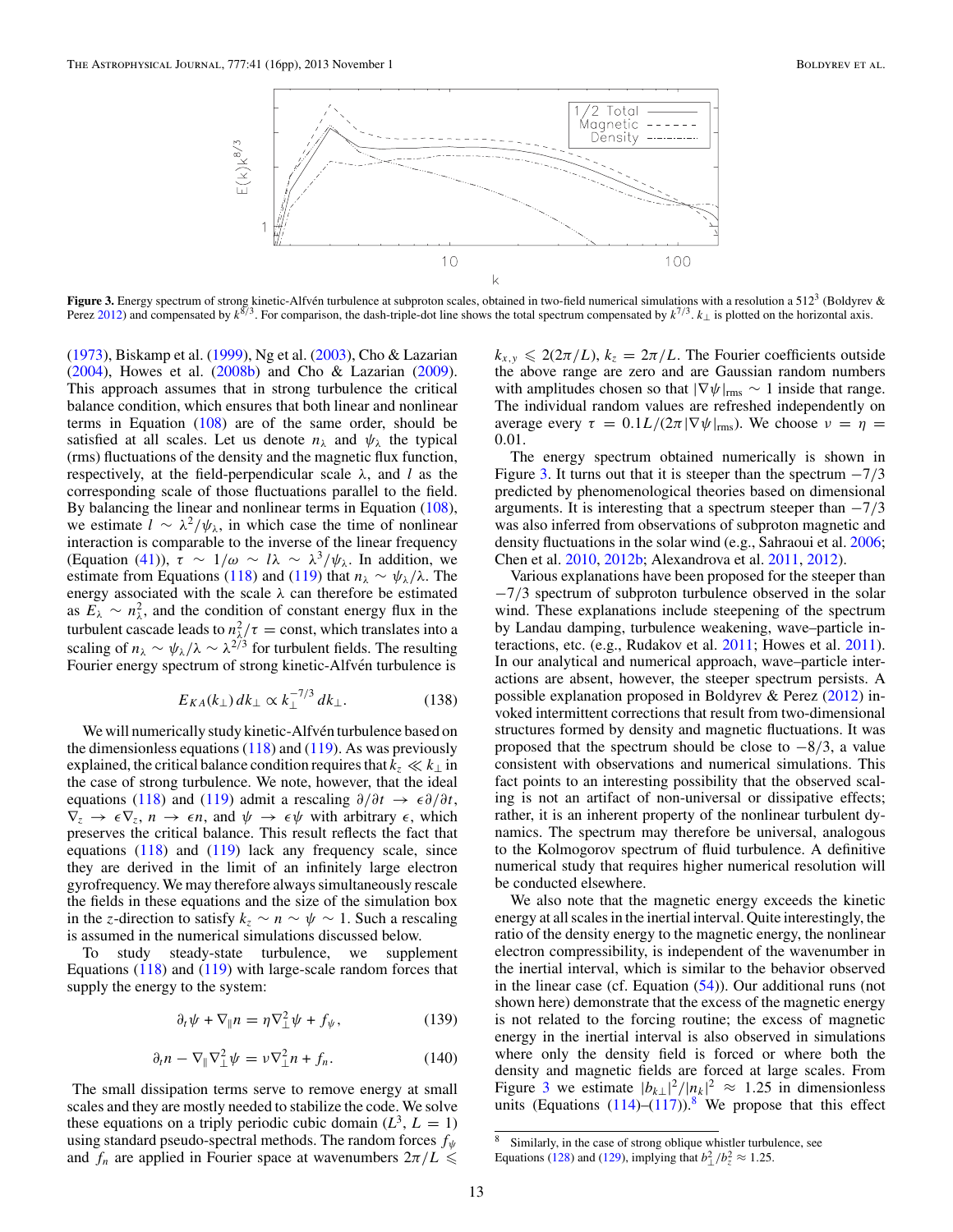<span id="page-13-0"></span>

**Figure 4.** Energy spectrum of the electric field perpendicular to the field,  $\mathbf{E}_{\perp} \propto \nabla_{\perp} n$  (top panel) and the electric field parallel to the field,  $E_{\parallel} \propto \nabla n \cdot \mathbf{B}/B$ (bottom panel) in strong kinetic-Alfvén turbulence at subproton scales, obtained from the numerical simulations of Equations  $(139)$  and  $(140)$  with a resolution of 512<sup>3</sup> (Boldyrev & Perez [2012\)](#page-14-0).  $k_{\perp}$  is plotted on the horizontal axis.

is analogous to the generation of residual energy in MHD turbulence, where magnetic energy also provides the dominant contribution (e.g., Frisch et al.  $1975$ ; Müller & Grappin [2005;](#page-15-0) Podesta et al. [2007;](#page-15-0) Tessein et al. [2009;](#page-15-0) Mininni & Pouquet [2009;](#page-15-0) Boldyrev & Perez [2009;](#page-14-0) Wang et al. [2011;](#page-15-0) Boldyrev et al. [2011,](#page-15-0) [2012;](#page-15-0) Borovsky [2012;](#page-15-0) Chen et al. [2013a\)](#page-15-0). We also point out that it is the total energy rather than its density and magnetic field components that exhibits a good scaling in an interval of limited extent, in close analogy with MHD turbulence.

Finally, we discuss the spectrum of the electric field. In our model, its potential part is rigidly related to the density field (cf. Equation [\(112\)](#page-10-0)). So, we have that  $E_{\perp} \propto k_{\perp} n_k$  and the spectrum of the mostly potential perpendicular electric field should be given by

$$
E_{E_{\perp}}(k_{\perp})dk_{\perp} \propto k_{\perp}^{-2/3} dk_{\perp}.
$$
 (141)

The spectrum of the parallel electric field is then found from  $E_{\parallel} \propto k_{\parallel} n_k$ , which gives

$$
E_{E_{\parallel}}(k_{\perp})dk_{\perp} \propto k_{\perp}^{-4/3} dk_{\perp}, \qquad (142)
$$

where we take into account the anisotropy predicted in the phe-nomenological model of Boldyrev & Perez [\(2012\)](#page-14-0),  $k_{\parallel} \propto k_{\perp}^{2/3}$ . The results of the measurements are shown in Figure 4. The top panel shows the spectrum of the perpendicular component of the electric field, compensated by the predicted  $k^{2/3}$ . This component, by definition, follows the density spectrum in Figure [3.](#page-12-0) In contrast with the total energy spectrum, the density spectrum by itself does not exhibit a good power law in our inertial range of limited extent and neither does the spectrum of **E**⊥. The bottom panel of Figure 4 shows the spectrum of  $E_{\parallel} \equiv \mathbf{E} \cdot \mathbf{B}/B$ , compensated by the best fit power law in the interval  $k \in [5, 15]$  (the inertial interval in Figure [3\)](#page-12-0). Although no definite power law is observed, the best fit based on this entire range is given by  $k_{\perp}^{-2}$ , with  $k_{\perp}^{-1.4}$  fitting better at the lower end and  $k_{\perp}^{-2.6}$  fitting better at the higher end of this range. Although the −1*.*4 scaling is close to our phenomenological estimate, the much steeper behavior in the rest of the interval is not yet understood. Note, however, that a steep  $E_{\parallel}$  spectrum at subproton

scales has also been recently observed in the solar wind (Mozer & Chen [2013\)](#page-15-0).

From a practical point of view, the electric field is not easy to measure since it depends of the frame of the observations (e.g., Bale et al. [2005;](#page-14-0) Chen et al. [2011\)](#page-15-0). The electric field measured in the moving frame must be transformed to the rest frame of the plasma before its spectrum is calculated. In the case of the solar wind, this procedure requires subtraction of a large quantity, **, from the electric field measured by a satellite, where v**sw is the solar-wind velocity relative to the satellite. In contrast, the  $E_{\parallel}$  electric field is Galilean invariant and its measurements are frame-independent.

### 9. A NOTE ON WHISTLER TURBULENCE

As we pointed out in Section  $7$ , the kinetic-Alfvén equations [\(118\)](#page-10-0) and [\(119\)](#page-10-0) are structurally identical to the reduced EMHD equations  $(128)$  and  $(129)$ . This fact ensures that the scaling properties of kinetic-Alfvén turbulence and EMHD turbulence should be identical in the limit  $k_{\parallel} \ll k_{\perp}$ . Strong EMHD turbulence has been numerically studied in the literature previously (e.g., Biskamp et al. [1999;](#page-14-0) Cho & Lazarian [2009\)](#page-15-0), where a magnetic energy spectrum closer to −7*/*3 has been reported. As discussed in the previous section, the spectrum observed in our simulations is steeper than −7*/*3; a complete understanding of this steepening will probably require higher numerical resolution. We should, however, point out that the systems studied in previous works are not identical to our system (Equations [\(139\)](#page-12-0) and [\(140\)](#page-12-0)). For example, the studies of Biskamp et al. [\(1999\)](#page-14-0) addressed three-dimensional decaying EMHD turbulence without a background field. In addition, their equations were also different from Equation [\(127\)](#page-11-0), as they included terms associated with the finite electron inertia length  $d_e = c/\omega_{pe}$ .

Work by Cho  $&$  Lazarian [\(2009\)](#page-15-0) contains simulations of EMHD with a strong background magnetic field, which make their setup closer to ours. However, these simulations also concentrate on decaying turbulence, which does not reach a steady state. The initial conditions in those runs deviate from the critical balance that would be needed in order to ensure strongly nonlinear coupling. Considering their ranges of initially populated  $k_{\parallel}$  and  $k_{\perp}$ , one estimates that the parameter  $k_{\parallel}B_0/(k_{\perp}b)$  is somewhere between 0.7 and 5 at large scales, so turbulence may be already on the "weaker" side at the beginning of the evolution (in comparison, in our runs, this parameter is kept between 0.5 and 1). As the fluctuations decay, turbulence becomes progressively weaker since the background field does not change. In addition, both papers (Biskamp et al. [1999;](#page-14-0) Cho & Lazarian [2009\)](#page-15-0) employ hyperviscosities and run at lower spatial resolutions compared with our runs.

The regime of weak whistler turbulence has also been addressed in the literature for the cases of both parallel and oblique propagation with respect to the magnetic field (Livshitz & Tsytovich [1972;](#page-15-0) Boldyrev [1995;](#page-14-0) Galtier & Bhattacharjee [2003,](#page-15-0) [2005\)](#page-15-0). In the limit of oblique propagation, which is more relevant to our consideration, the spectrum of weak whistler turbulence was studied in Boldyrev [\(1995\)](#page-14-0) and Galtier & Bhattacharjee [\(2003\)](#page-15-0). In these works, it was found that the kinetic equation for the energy spectrum had a formal steady biscaling solution

$$
E(k_{\parallel}, k_{\perp})dk_{\parallel}dk_{\perp} \propto k_{\parallel}^{-1/2}k_{\perp}^{-5/2}dk_{\parallel}dk_{\perp}, \qquad (143)
$$

which should correspond to a constant energy flux in *k*space. Galtier & Bhattacharjee [\(2003\)](#page-15-0) also presented an elegant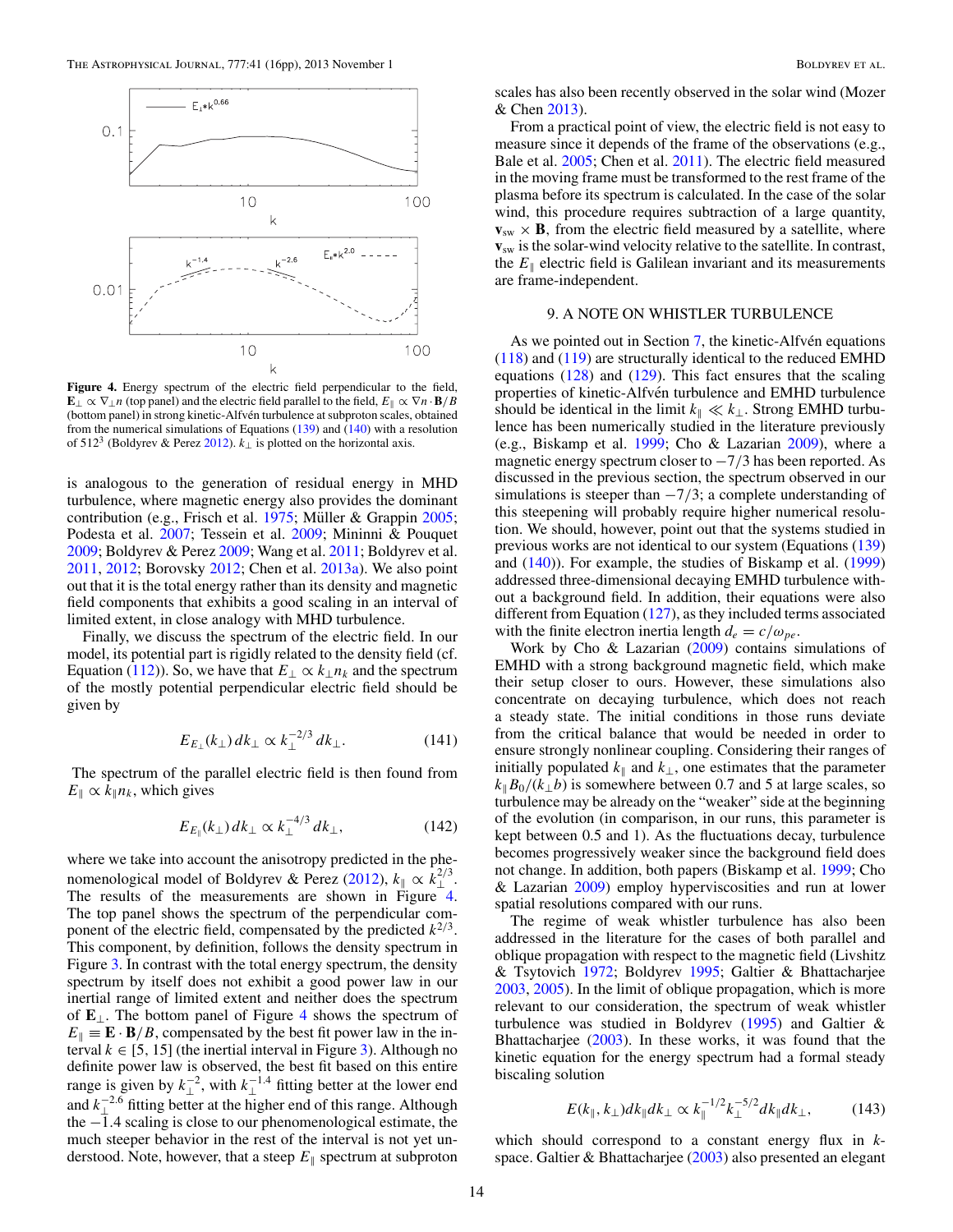<span id="page-14-0"></span>heuristic analysis that allowed the deviation of the anisotropic whistler spectrum (Equation [\(143\)](#page-13-0)) from dimensional arguments. The same energy spectrum has also been derived for weak kinetic-Alfvén turbulence by Voitenko ([1998\)](#page-15-0), which agrees with the established similarity between the kinetic-Alfvén equations and the REMHD equations; see our discussion at the end of Section [7.](#page-10-0) It was, however, pointed out in Boldyrev (1995) that the formal solution (Equation  $(143)$ ) is non-local, that is, the collision integral in the wave kinetic equation diverges logarithmically for such a spectrum at low wavenumbers. The question of whether the formal solution (Equation  $(143)$ ) or a solution with the exponents close to those in Equation [\(143\)](#page-13-0), is physically realizable therefore requires further study (e.g., Zakharov et al. [1992,](#page-15-0) Chapter 3).

## 10. CONCLUDING REMARKS

We presented a systematic study of subproton turbulence in a collisionless plasma, in the case of plasma beta ∼1. Our work is based on a full kinetic derivation, which complements previously available fluid-like, gyrokinetic derivations and numerical solutions of the Vlasov–Maxwell equations (e.g., Hollweg [1999;](#page-15-0) Howes et al. [2006,](#page-15-0) [2008a;](#page-15-0) Gary & Smith [2009;](#page-15-0) Schekochihin et al. [2009;](#page-15-0) Sahraoui et al. [2012\)](#page-15-0). As we demonstrated, the full kinetic derivation allows one to effectively address the dynamics of kinetic-Alfvén and whistler modes in both linear and nonlinear regimes at subproton scales.

These modes have principal differences, which can be characterized from both formal mathematical and physical points of view. The regions of phase space where the kinetic-Alfvén and the whistler modes exist are shown in Figures [1](#page-2-0) and [2.](#page-2-0) The kinetic-Alfvén modes occupy region I in these figures, both below and above the ion-cyclotron frequency  $\Omega_i$ . More specifically, they exist in the phase space region  $\omega \ll k v_{Ti}$ and  $k_z \rho_i \ll 1$ . The whistler modes occupy an essentially different region II in Figure [1;](#page-2-0) more specifically, the region  $k_z v_{Te} \gg \omega \gg k v_{Ti}$  and  $k_z \rho_i \gg 1$ .

The physical difference between kinetic-Alfvén and whistler modes is in the dynamics of the ions. In kinetic-Alfvén fluctuations, the ions are dynamically important; they rapidly adjust to the fluctuating electric potential in the plasma. The kinetic-Alfvén fluctuations are essentially compressible and they are described by the kinetic-Alfvén system (Equations  $(118)$  $(118)$ ) and [\(119\)](#page-10-0)). In the case of whistler modes, on the other hand, the ions are dynamically irrelevant; they provide a uniform stationary background, which, together with the quasi-neutrality condition, ensures effective incompressibility of the whistler modes. The whistler fluctuations are electron fluctuations; they are described by the EMHD equations (Equation  $(127)$ ) or the REMHD equations (Equations [\(128\)](#page-11-0) and [\(129\)](#page-11-0)).

The kinetic-Alfvén and whistler modes share the same dispersion relation scaling, which may cause ambiguity when these waves are identified in numerical simulations or observations. In addition, as we discussed in Section [7,](#page-10-0) the corresponding nondimensional fluid-like models have similar structures that may artificially blur their differences. Analysis of the ion dynamics helps to remove a possible ambiguity in such cases. In particular, analysis of the ion dynamics allows one to classify the subproton oscillations obtained by different methods in the literature. For example, according to our results, the modes obtained numerically in Sahraoui et al. [\(2012,](#page-15-0) Figure 3) for large propagation angles  $\theta > 80^\circ$  would be classified as kinetic-Alfven waves, not whistlers. Indeed, the ion dynamics are essential for these modes

since  $\omega < k_{\perp}v_{Ti}$ .<sup>9</sup> Similarly, the system of equations derived from gyrokinetics in Schekochihin et al. [\(2009,](#page-15-0) Equations (226) and (227)) is essentially the kinetic-Alfvén system in our classification; it agrees with our Equations  $(118)$  and  $(119)$ . Although, as we have demonstrated in the present work, these equations are applicable both above and below the ion gyrofrequency, they are different from the REMHD equations (Equations [\(134\)](#page-11-0) and  $(135)$ ; they do not describe oblique whistler waves, for example.

Finally, we comment on an interesting possibility that in the case when the kinetic-Alfvén frequency is comparable to the ion-cyclotron frequency, the kinetic-Alfvén modes may couple to the ion-Bernstein modes (e.g., Howes et al. [2008b;](#page-15-0) Podesta [2012;](#page-15-0) Chen et al. [2013b\)](#page-15-0). The ion-Bernstein waves have a frequency satisfying  $\omega - \Omega_i \sim \Omega_i / \sqrt{k_{\perp} \rho_i}$ . The collisionless ion damping of these modes is negligible when  $k_{\parallel}v_{Ti}/(\omega \Omega_i$ )  $\ll$  1. From the dispersion relation of kinetic-Alfvén waves (Equation [\(41\)](#page-4-0)), we see that  $\omega^{ka} \sim \Omega_i$  is satisfied when  $k_{\parallel}v_{Ti} \sim \Omega_i/(k_{\perp}\rho_i)$ , where we assumed  $\beta_i \sim 1$ . The collisionless damping is therefore negligible when  $\sqrt{k_{\perp} \rho_i} \gg 1$ . In this limit, however, the ion-Bernstein modes occupy a narrow band in frequency space and they may not couple effectively to the kinetic-Alfvén modes. In the opposite case, when  $k_\perp \rho_i$  is not large, these modes are relatively strongly damped compared with the kinetic-Alfvén modes  $(e.g., Podesta 2012)$  $(e.g., Podesta 2012)$  and they also may not be effectively generated.

We are grateful to Christopher Chen and Vladimir Mirnov for useful comments. This work was supported by the U.S. DOE award DE-SC0003888, the DOE grant DE-SC0001794, the NSF grant PHY-0903872, and the NSF Center for Magnetic Self-organization in Laboratory and Astrophysical Plasmas at the University of Wisconsin–Madison. High Performance Computing resources were provided by the Texas Advanced Computing Center (TACC) at the University of Texas at Austin under the NSF-Teragrid Project TG-PHY080013N.

#### REFERENCES

- Abramowitz, M., & Stegun, I. A. 1972, Handbook of Mathematical Functions (New York: Dover)
- Aleksandrov, A. F., Bogdankevich, L. S., & Rukhadze, A. A. 1984, Osnovy elektrodinamiki plazmy, Moscow, Izdatel'stvo Vysshaia Shkola, 1978 (Springer Series in Electrophysics, Vol. 9; Berlin: Springer), 506 (Translation, Previously cited in issue 13, p. 2444, Accession no. A80-32901., Vol. 9, 2444)
- Alexandrova, O., Lacombe, C., Mangeney, A., & Grappin, R. 2011, arXiv[:1111.5649](http://www.arxiv.org/abs/1111.5649)
- Alexandrova, O., Lacombe, C., Mangeney, A., Grappin, R., & Maksimovic, M. 2012, [ApJ,](http://dx.doi.org/10.1088/0004-637X/760/2/121) [760, 121](http://adsabs.harvard.edu/abs/2012ApJ...760..121A)
- Alexandrova, O., Saur, J., Lacombe, C., et al. 2009, PhRvL, [103, 165003](http://adsabs.harvard.edu/abs/2009PhRvL.103p5003A)
- Bale, S. D., Kellogg, P. J., Mozer, F. S., Horbury, T. S., & Reme, H. 2005, [PhRvL,](http://dx.doi.org/10.1103/PhysRevLett.94.215002) [94, 215002](http://adsabs.harvard.edu/abs/2005PhRvL..94u5002B)
- Biskamp, D. (ed.) 2003, Magnetohydrodynamic Turbulence (Cambridge: Cambridge Univ. Press), [310](http://adsabs.harvard.edu/abs/2003matu.book.....B)
- Biskamp, D., Schwarz, E., Zeiler, A., Celani, A., & Drake, J. F. 1999, [PhPl,](http://dx.doi.org/10.1063/1.873312) [6, 751](http://adsabs.harvard.edu/abs/1999PhPl....6..751B)
- Boldyrev, S. 1995, Bulletin of Lebedev Physics Institute, 1, 1
- Boldyrev, S., & Perez, J. C. 2009, [PhRvL,](http://dx.doi.org/10.1103/PhysRevLett.103.225001) [103, 225001](http://adsabs.harvard.edu/abs/2009PhRvL.103v5001B)
- Boldyrev, S., & Perez, J. C. 2012, [ApJL,](http://dx.doi.org/10.1088/2041-8205/758/2/L44) [758, L44](http://adsabs.harvard.edu/abs/2012ApJ...758L..44B)

<sup>&</sup>lt;sup>9</sup> In Sahraoui et al. [\(2012\)](#page-15-0), the mode existing in region I and extending both below and above the ion gyrofrequency is referred to as a kinetic-Alfvénwhistler mode. While this fact is only a semantic difference and our study does not contradict their work, we prefer to adhere to the common definition in order to avoid possible confusion and call the whistler the electron mode (existing in region II), while retaining the term kinetic-Alfvén wave for the mode in region I.